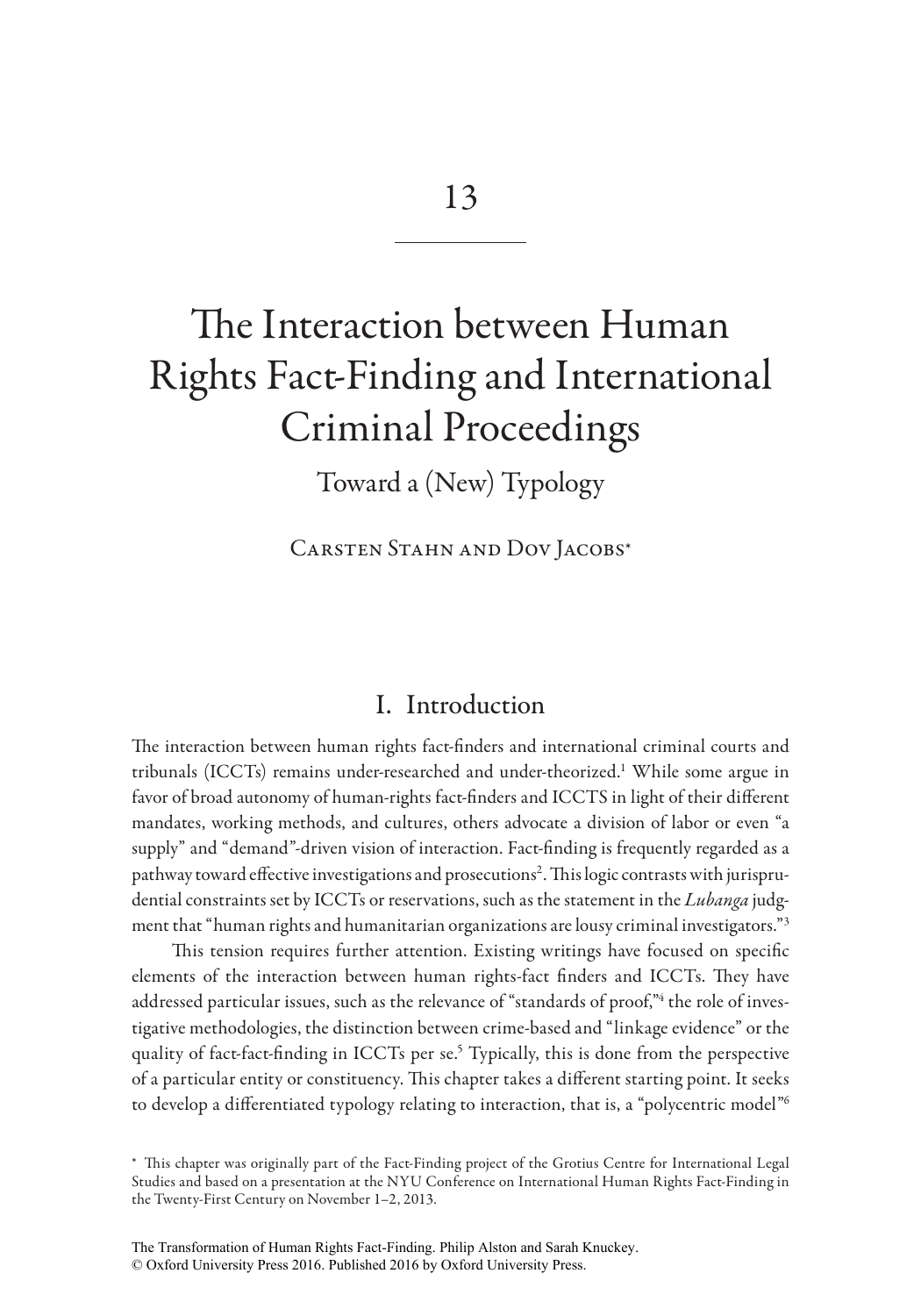that pays tribute to the autonomy and inherent features of human rights-fact finders and ICCTs, including their legitimate differences. It argues that the impact of human rights fact-finding on international criminal proceedings differs according to a number of internal and external parameters. It then formulates a number of propositions to assess the relevance of materials, documents, and testimony provided by fact-finding bodies and to improve interaction with ICCTs. The proposed matrix does not seek to provide definitive answers and solutions. Rather, it marks an attempt to bring further complexity into a somewhat polarized debate, by theorizing interaction through a pluralist lens.

# II. The Status Quo

Existing research on the interplay between fact-finding bodies and ICCTS remains rudimentary. Findings and recommendations vary greatly among scholars and communities. Positions may be roughly divided in three camps: (1) "separatists," or defenders of the autonomy of the respective fields and their cultures; (2) "constructivists," who seek to build bridges among these communities; and (3) "pragmatists" who see merit in partial convergence and partial divergence.

Proponents of the first camp tend to focus on the inherent differences between human rights fact-finders and criminal institutions. It is typically argued that fact-finding bodies pursue goals that overlap only partially with ICCTs (e.g., deterrence, dispute resolution), that human rights bodies adopt different methods in the exercise of their mandate, and that they are rooted in different "professional cultures."7 Human rights actors are particularly concerned with the ending of violence at the "earliest possible moment" and the improvement of the situations of individuals (e.g., humanitarian conditions).8 These goals do not necessarily coincide with the objectives of investigation and prosecution, which are typically ex post facto and rarely immediate tools of prevention. Criminal proceedings are geared toward longer-term "accountability" and protection of due process and fair standards of defendants. This may explain why there is often equal suspicion toward use of fact-finding materials in criminal proceedings inside ICCTs,<sup>9</sup> or even skepticism toward greater interaction.

This position contrasts with the view of those who seek to foster greater synergies between international criminal justice and human rights communities, in order to reduce "loopholes" and "inefficiencies" in the existing architecture of international law, and to "foster compliance." For instance, in "Realizing Utopia," the late Antonio Cassese used these rationales to argue in favor of "a conspicuous multiplication of  $[...]$  fact-finding commissions and bodies,"10 as they "are not dependent on the individual states involved in the matter at issue" and "in addition to establishing facts, [. . .] also assess them in light of the relevant international standards, thereby determining whether the facts amount to violations of those standards."11 Similarly, Dapo Akande and Hannah Tomkin have argued that in "the absence of any court that has compulsory and universal jurisdiction with respect to the determination of violations of human rights, IHL and other rules of international law, international commissions of inquiry may be one of the best ways of obtaining authoritative pronouncements on these legal issues."12 This view was taken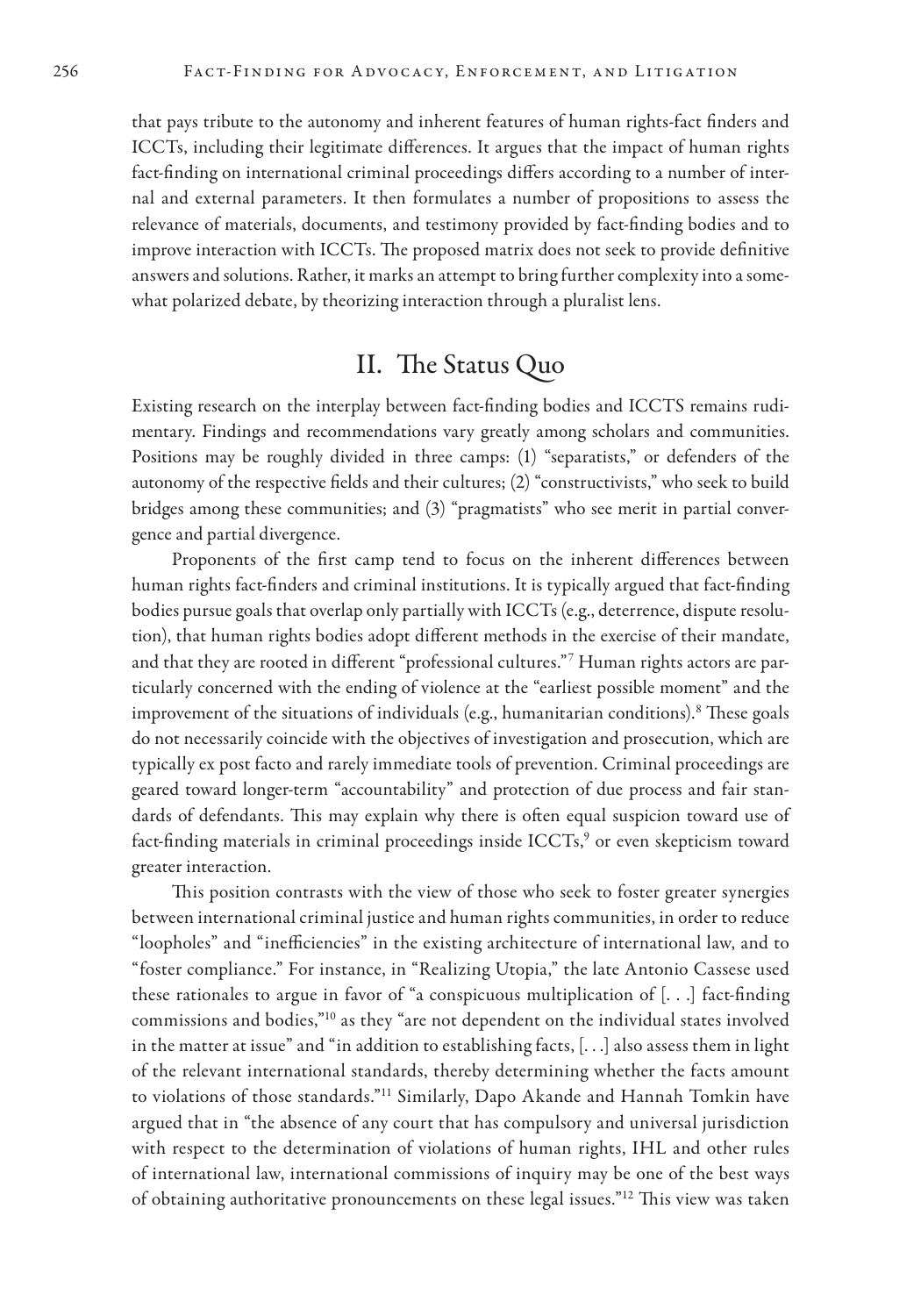a step further by others, such as Micaela Frulli, who stressed the distinction between "human rights fact-finding" and "international humanitarian law fact-finding," but argued in favor of a greater "division of labor among the various bodies undertaking fact-finding activities."<sup>13</sup> Such authors recognize that it is neither "realistic" nor "suitable" that "each and every UN fact-finding commission leads to the creation of an *ad hoc* international or internationalized criminal tribunal."14 But they support the creation of a system, which would allow greater interaction through use of "guidelines"<sup>15</sup> or enhanced cooperation.16

Others again seek a Hegelian symbiosis, based on pragmatism. They recognize that interaction may be feasible in some cases, based on specific "comparative advantages." But they are more cautious in translating this into a broader systemic model.<sup>17</sup> Several authors have drawn on particular case studies to highlight the virtues of case-by-case assessment. For instance, Philip Alston regarded the work of the International Commission of Inquiry on Darfur as a model case for future engagements. He noted that the establishment of a Commission of Inquiry may present a number of benefits, such as "provid[ing] an appropriate filtering mechanism before the [Security] Council takes a decision," "ensur[ing] a thorough and systematic preliminary review of the facts," "provid[ing] a fully reasoned legal analysis," or "giv[ing] Council members the opportunity to consider alternative approaches which might be better suited to ensure a just outcome."18 Kevin Heller provides a more mixed assessment of the Libyan Commission of Inquiry. He notes that the Commission "followed the best practices of human-rights fact finding, explaining the law, privileging direct evidence, conducting hundreds of interviews with victims and witnesses, scrupulously corroborating testimony with physical evidence, and conservatively applying its chosen standard of proof."<sup>19</sup> But he argued that the conclusions of the Commission "[were] not without … flaws," and that "[d]espite its best efforts" the Commission "appears to have been unable to completely cleanse itself of the stain of its politicized birth."20

Each of these positions has merit. But it is necessary to go a step further. It is evident that some "fact finding missions" have supported international justice. This is most visible in cases such as the former Yugoslavia or Lebanon.<sup>21</sup> However, it is not always apparent whether or how these different mechanisms should relate to each other. This is why it is useful to develop a more nuanced set of criteria to analyze why, and under what conditions, interaction is helpful.

# III. Toward a Polycentric Interaction Model

We would like to propose at least five parameters that may help explain whether and how human rights fact-finding influences international criminal proceedings. Types of interaction with ICCTs typically vary according to the (1) nature of fact-finding entities. But they also relate to a number of other factors inherent to ICCTs, which are often sidelined in discourse, namely (2) differentiation among entities and organs to which fact finding is relevant, (3) consideration of stages of proceedings, (4) types of decisions, and (5) distinction between types of evidence. We will briefly introduce each of them here.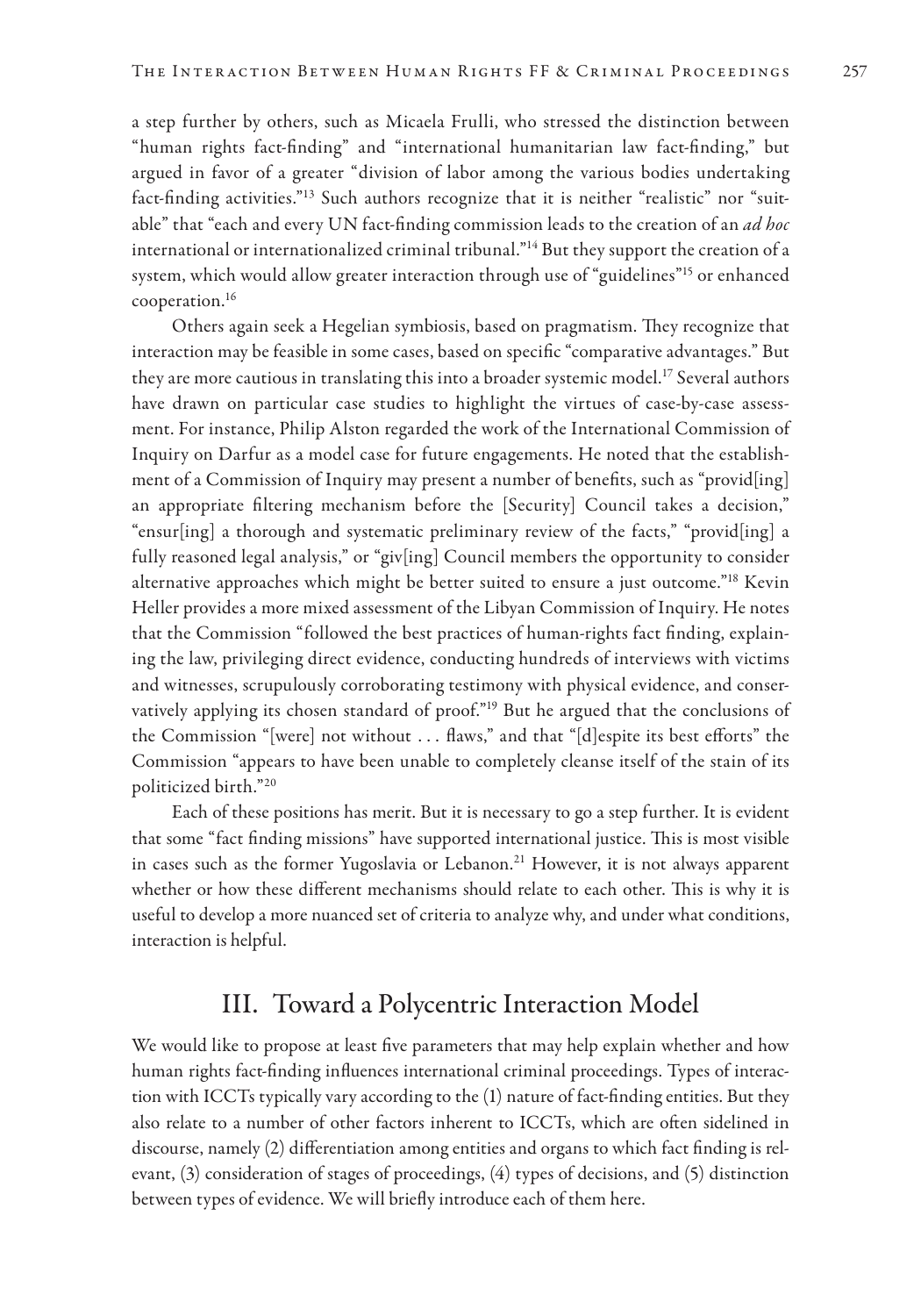## A. Nature of the Fact-Finder

In contemporary scholarship, both ICCTs and fact-finding bodies are typically presented as unitary entities. This assumption can and should be challenged. There is a need to diversify this vision, by differentiating among the nature of fact-finding bodies.

A closer look at practice shows that greater distinction needs to be made in light of the nature of the respective fact-finding body.<sup>22</sup> The official names of commissions are often misleading. It thus makes sense to adopt a "functional" distinction. There appear to be at least two different general types of bodies that need to be distinguished, in terms of their nexus to criminal proceedings.

## 1. Investigative and "Scoping" Commissions

The first category is—what one might call *investigative commissions,* that is commissions with investigative powers and a focus on criminal responsibility. They may be distinguished from *scoping commissions*, that is missions with a focus on global situations and context rather than accountability.

*Investigative commissions* have most formal synergies with ICCTs, to the extent that they are charged with identifying potential "cases" for investigation and prosecution. They come in different variations. Some are focused on "incidents" or charged with identifying specific categories of crime. Others encompass a direct mandate to identify individual perpetrators. This creates a "functional synergy" with ICCTs. These missions have been increasingly used over past decades.

Prominent examples include:

- (i) *The Commission of Experts established pursuant to resolution 780 (1992) concerning former Yugoslavia*. 23
- (ii) *The Commission of Experts established pursuant to resolution 935 (1994) concerning Rwanda.*<sup>24</sup>
- (iii) *The United Nations International Independent Investigation Commission (UNIIIC, 2005)*<sup>25</sup>
- (iv) *The Commission of Inquiry for Darfur*<sup>26</sup>
- (v) *The United Nations Fact Finding Mission on the Gaza Conflict*<sup>27</sup>
- (vi) *International Commission of Inquiry Mandated to Establish the Facts and Circumstances of the Events of 28 September 2009 in Guinea*<sup>28</sup>
- (vii) *International Commission of Inquiry on Libya*<sup>29</sup>
- (viii) *International commission of inquiry on Côte d'Ivoire*<sup>30</sup>
- (ix) *UN Commission of Inquiry on the Syrian Arab Republic (2011)*<sup>31</sup>

Many, but not all (Gaza<sup>32</sup>, Syria<sup>33</sup>), of these missions have been followed by more specific international justice initiatives. They have varied in content. In some cases, they have triggered international investigations and prosecutions (ICTY, Darfur, Lebanon). In other cases, they have supported international investigations (ICTR, Libya, Ivory Coast). In again other cases, they triggered or supported preliminary examinations (Guinea).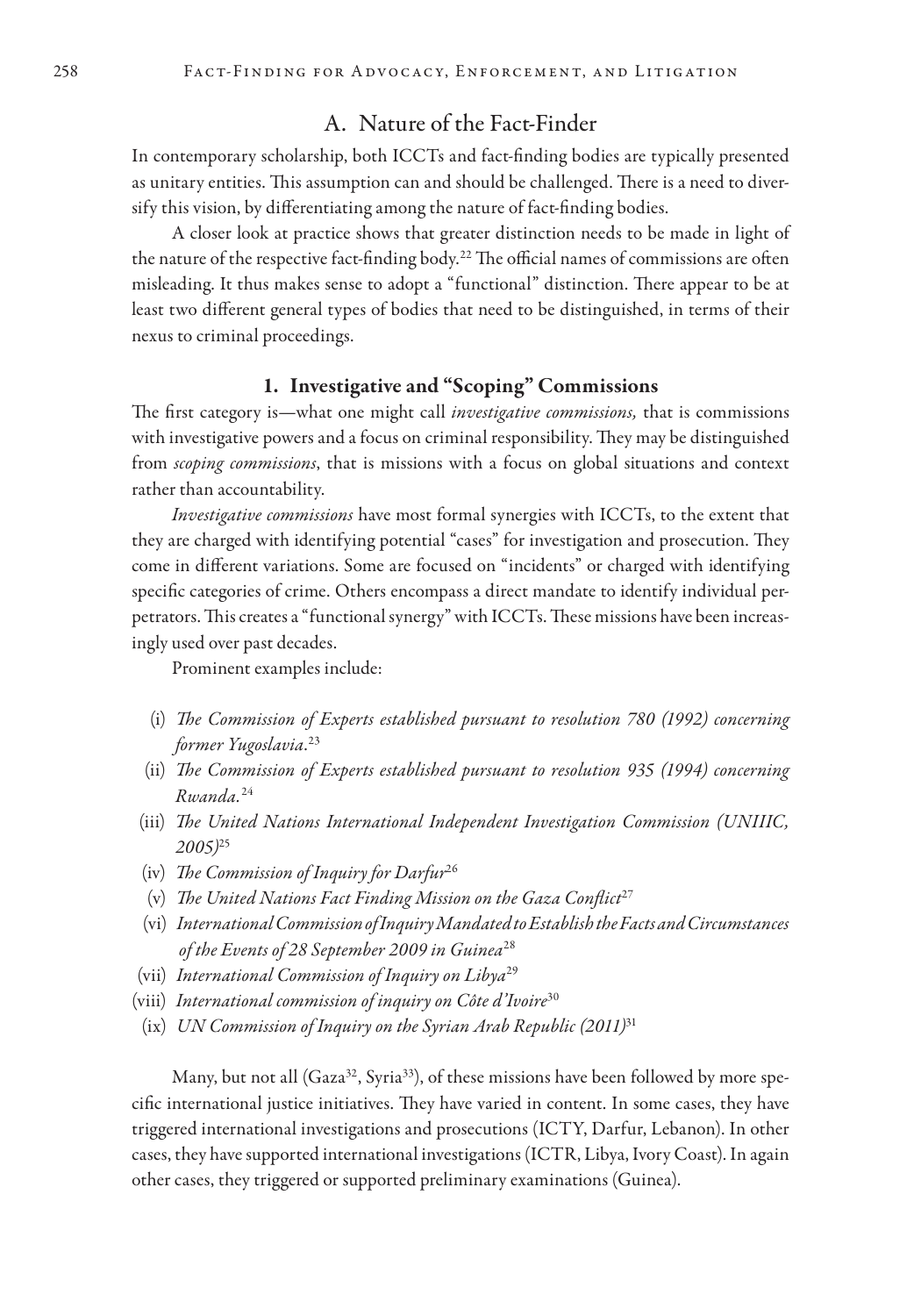Investigative commissions may be distinguished from broader *scoping missions* that have a different focus. They are geared at tracing patterns of violence in "situations" and fact-finding per se. They do not necessarily conduct legal or quasi-legal investigations. Their powers of inquiry have a broader focus, that is, to signal or alert human rights violations or identify accountability strategies. They may precede, or follow, the establishment of more formal investigative bodies.

Examples include:

- (i) *The Commission of Experts to Review the Prosecution of Serious Violations of Human Rights in Timor-Leste in 1999 (2005)*<sup>34</sup>
- (ii) *The Mapping Exercise documenting the most serious violations of human rights and international humanitarian law committed within the territory of the Democratic Republic of the Congo between March 1993 and June 2003*<sup>35</sup>
- (iii) *High-Level Mission on the Situation of Human Rights in Darfur*<sup>36</sup>

#### 2. Nexus to International Criminal Proceedings

It is typically assumed that "investigative missions" have a greater nexus and impact on ICCTs, and that they might be conducive to the goals of international criminal justice. This finding deserves critical scrutiny. It is true that the work of investigative missions may support the activity of ICCTs. They may, in particular, provide "investigative links." There are synergies in goals. Investigative commissions may in particular contribute to broader goals of prevention, that is by providing "early-warning data that can alert actors to the risk of atrocity," collecting evidence that makes it harder to deny the commission of specific types of crimes, or supporting the emergence of a culture of accountability in conflict situations.<sup>37</sup> But it is misleading to frame the link between investigative fact-finding and international criminal justice in terms of a *continuum*, in which one element builds naturally on the other. There are differences and structural tensions that challenge the idea of a fluid "division of labor."

The existing record is "mixed."38 In some cases, there has been useful interaction. For instance, the Commission under Resolution 780 had direct impact on international justice. It facilitated the establishment of the ICTY, and it influenced the early work of the tribunal. Investigators often relied on NGO reports and sources of the Commission to frame ICTY investigations.39 Former ICC Prosecutor Luis Moreno Ocampo stated that Office of the Prosecutor (OTP) investigations into Darfur "greatly benefited from the work of the UN International Commission of Inquiry" and "[i]ts information allowed [the Office] to plan [its] investigation."40

Similarly, the Special Tribunal for Lebanon (STL) relied on results of the UNIIIC in its own investigations. The two entities are connected through a formal link<sup>41</sup> and overlap of personnel.<sup>42</sup> The UNIIIC collected numerous statements in support of Lebanese investigations. These statements form part of the evidentiary holdings of the STL.

But existing practice also provides some insights in the possible tensions between institutions. Information received by the STL from the UNIIIC was not compliant with a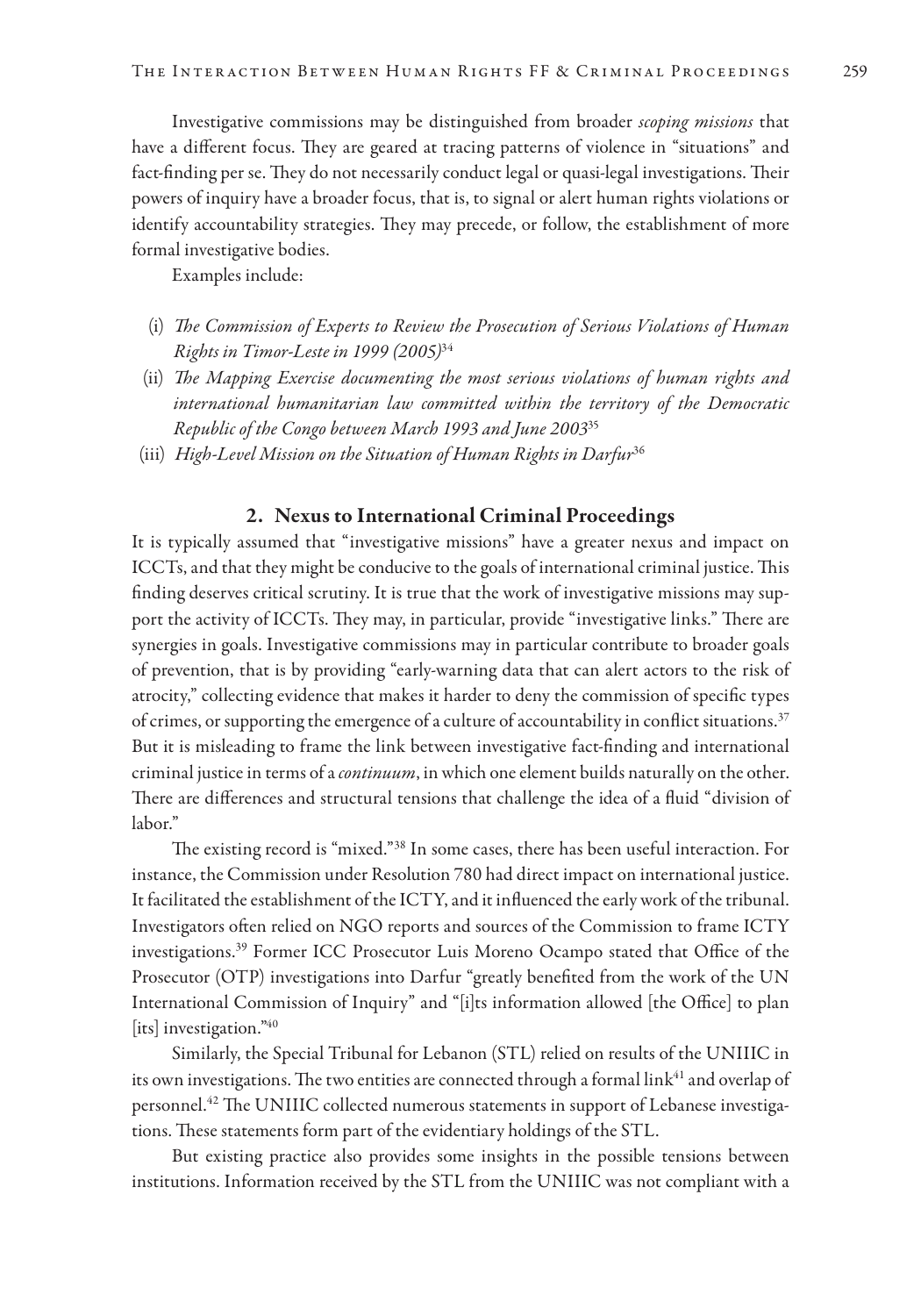practice direction on witness statements, issued by the late President Cassese.<sup>43</sup> As a result, the OTP had to return to a number of witnesses to gather the statements again.<sup>44</sup> Moreover, questions have been raised as to how the findings of UNIIIC might be used in the judicial process and how allegations of perjury before the commission could or should be dealt with by the STL, given that it did not formally take place before it.<sup>45</sup>

Institutional cross-fertilization is less clear in the context of the Commission under Resolution 935. The ICTR was created before the Commission finished its final report<sup>46</sup> on December 9, 1994. One may therefore question the extent to which the creation of the ICTR was causally linked to the work of the Commission, or whether it was simply a device to "gain time . . . to work out the logistics' of the ICTR."47

With a growing maturation and sophistication of criminal justice procedures, voices inside ICCTs are increasingly cautious about unrestrained enthusiasm toward investigative fact-finding bodies.<sup>48</sup> It is asserted that investigations inside ICCTs often have to restart from scratch, in order to meet the requirements of a criminal process.<sup>49</sup> Witness statements require refreshment, or need to be taken anew.<sup>50</sup> There are frequently differences in memory recollection. In the context of the STL, many of the witness statements taken by UNIIIC needed to be retaken due to a change in the STL's Rules of Procedure and Evidence.<sup>51</sup>

More fundamentally, the multiplication of investigative bodies entails risks. In some instances, such as Lebanon or the Flotilla incident (which the OTP eventually decided not to pursue<sup>52</sup>), multiple commissions have been established. They are guided by different interests and portray different narratives of a conflict or even conflicting qualification of facts. This leads to a certain fragmentation in "truth-telling."<sup>53</sup>

There are also risks arising from duplication of mandates. In several cases, ICCTs operate in tandem with parallel investigative activities by fact-finding bodies. The Libyan example is a compelling one. It required coordination between the ICC and the Commission of Inquiry in the context of ongoing hostilities.<sup>54</sup> Such tensions might be mitigated by certain institutional arrangements. For instance, fact-finding bodies typically operate with a broad focus in a limited period of time, while investigators of ICCTs use small teams, with a longer-term focus. But the sheer multiplication of investigative functions creates problems in relation to witnesses. There is a problem of "testimony fatigue." The same witnesses might be called to testify on multiple occasions. This might not only result in different statements and risks of "re-traumatization,"55 but also reduce the willingness of witnesses to testify in criminal proceedings. This is why the ICC has, for instance, sought to facilitate greater cooperation with fact-finding missions to secure that witnesses testifying before such bodies consent to having their statement shared with the Court. This type of "witness consent" might mitigate some of these problems from a criminal justice perspective. But it does not always coincide with the interests of fact-finding missions.

Moreover, in some situations, there is what one might call a "band-wagon" effect through fact-finding initiatives. They cause a spin-off for concentration of international efforts on a particular crisis. The multiplication of investigative capacities on one particular situation may detract from resources in other contexts.

It is often underestimated that the output of "scoping missions" may have considerable relevance for ICCTs. Their conclusions are less relevant for questions of "guilt or innocence."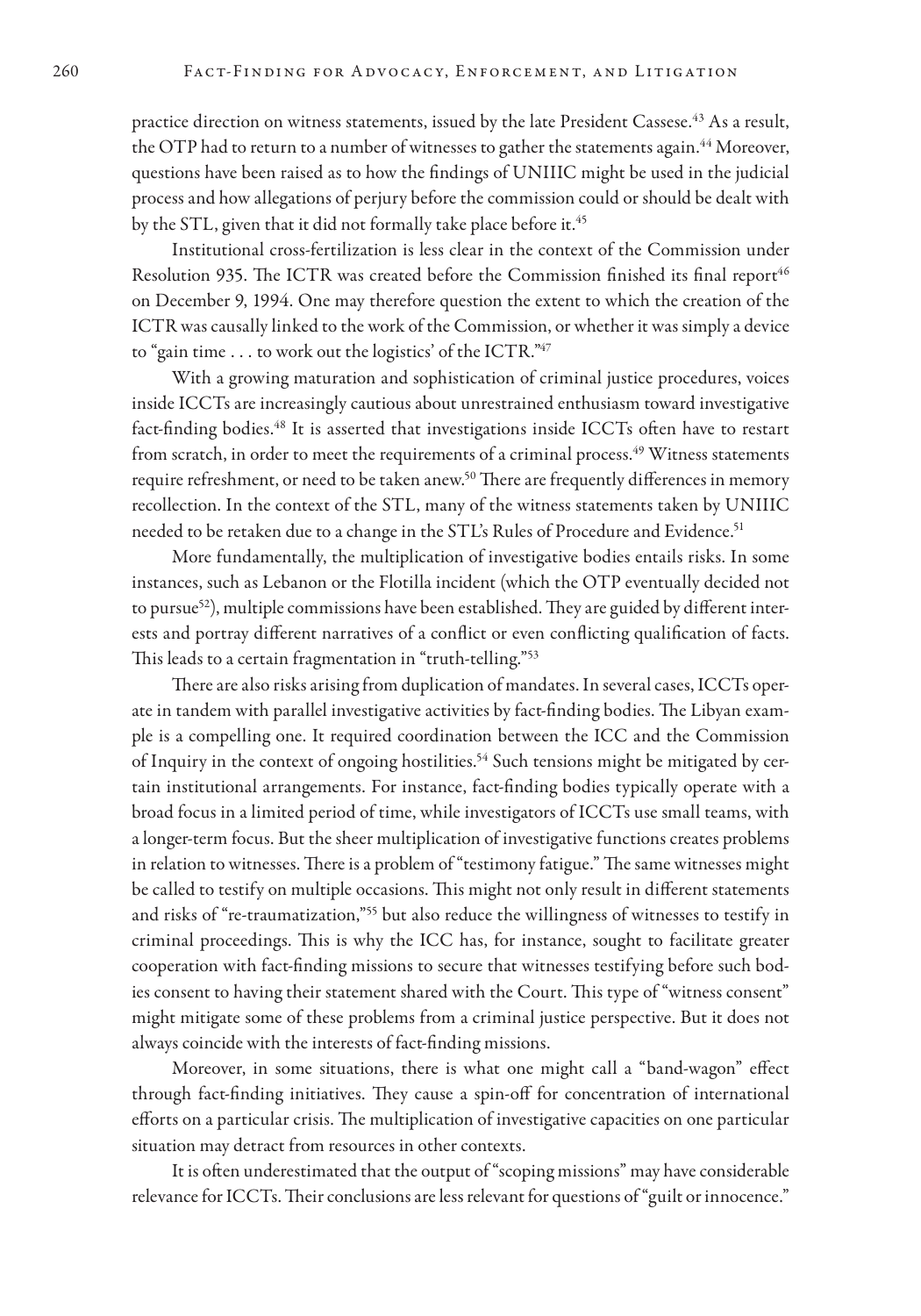But they have considerable importance for other areas of litigation that are of fundamental practical importance. Many activities of criminal justice require "monitoring" functions that go beyond the traditional functions and skills of core organs in the criminal process. One typical example are proceedings on admissibility, such as complementarity discussions in the ICC context or decisions on referral of cases back to domestic jurisdictions under Rule 11bis of the ad hoc tribunals.<sup>56</sup> These decisions involve findings on the capability and quality of domestic jurisdiction to carry out fair and effective proceedings, which typically require input by human rights fact-finders.57 Another compelling example are decisions on interim release of the defendant.<sup>58</sup> These decisions require analysis of the consequences of the release of a defendant from detention, such as considerations of security and impact on affected communities. For such types of assessments, context-relevant information, such as that provided by "scoping missions" may be extremely useful.

## B. Organs/Actors inside ICCTs

This leads to a second parameter, namely the differentiation among organs inside ICCTs. Human rights fact-finding is relevant to different actors in criminal proceedings. It has most relevance for the prosecution, which serves as the entry point for investigations and prosecutions. But is also relevant to other actors such as the judges and the defense, or even the registry.

Documents and facts gathered by human rights fact-finders are relevant to the prosecution in different ways.

- (i) First of all, they are of key importance for analysis and examination.59 Prosecutors typically rely on a certain amount of documentary evidence to support their cases. Criminal examinations often start with consideration of open-source materials. Such materials provide a useful starting point for the orientation of preliminary examination or investigations. They provide guidance for selection of situation and cases, before the actual examination of victims and witnesses.
- (ii) Later, documentary materials, such as reports by human rights fact-finding bodies, have a supportive function in proving the prosecution case. They are rarely used as stand-alone evidence, as they are often imprecise on facts relevant for the proceedings, or in need of follow-up. But they often serve to corroborate other types of evidence.
- (iii) Moreover, in some cases, the prosecution may call on authors of reports by fact-finding bodies to serve as "witness" or "expert" in proceedings.

One of the most challenging issues is the interplay between the duty of the Prosecutor to investigate under the Rome Statute<sup>60</sup> and external human rights fact-finding. It is open to question to what extent the direct use of findings from various third parties can constitute an investigation within the meaning of Article 54. This problem was acknowledged on several occasions by the OTP itself. For example, in the request for summons to appear for *Harun* and *Kushayb* (eventually transformed into arrest warrants by the Pre-Trial Chamber), the Prosecutor relied on the findings of the Darfur Commission. 61 But he indicated that "[t]he Prosecution nonetheless has an obligation to conduct an independent investigation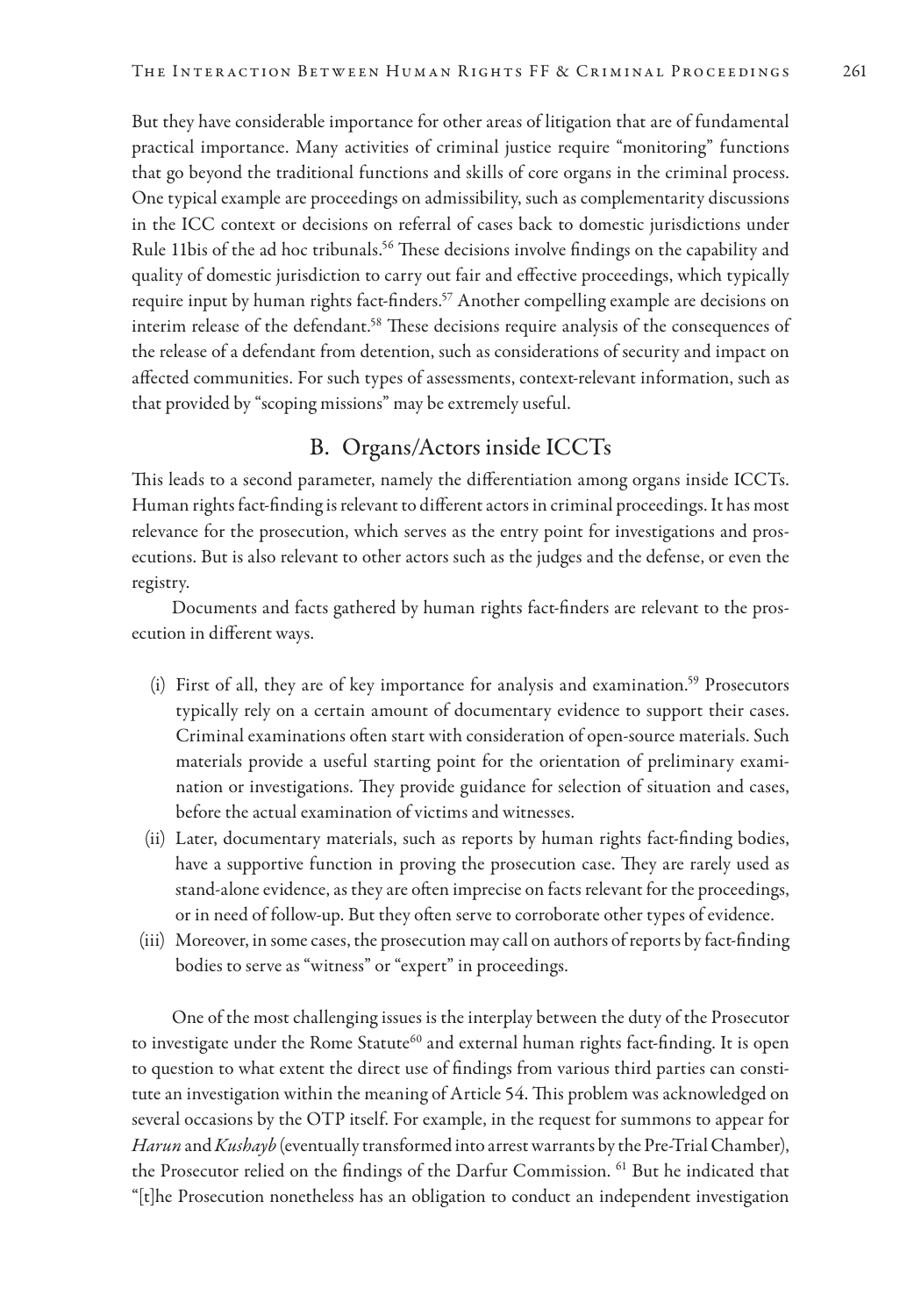which, inter alia, seeks and considers evidence which might either corroborate or impugn information collected by other entities"<sup>62</sup>. Several chambers have expressed doubts on the use of external sources by the Prosecutor. A notable example is that of Ivory Coast. In the decision to adjourn the Confirmation of Charges of *Gbagbo*, the Pre-Trial Chamber considered that the use of third-party material could not be deemed to be the result of a proper investigation.<sup>63</sup> The OTP took this criticism partially into account in its strategic policy for 2012–2015 where it acknowledged the need for more in-depth and independent OTP investigations, even in the earlier phases of the proceedings.<sup>64</sup>

Although the Prosecution is generally considered to be the "master of proceedings," there has been growing recognition of *proprio motu* and "managerial" powers of judges in international criminal proceedings.<sup>65</sup> Judges often operate at a considerable distance to facts and events on the ground. Open source information from fact-finding bodies is of considerable relevance for judicial scrutiny. For instance, it has played an important role for determination of (1) jurisdictional parameters, (2) gravity considerations, or (3) contextual elements of crimes, such as the determination of the nature of the armed conflict. One compelling example is the *Lubanga* case, where the qualification of the nature of the armed conflict was changed twice by judges, namely at pretrial from non-international to international, and then at trial back from international to non-international.<sup>66</sup>

The Defense is in a somewhat different position. Many of the reports of human rights fact-finding bodies will focus on incriminating, rather than exonerating elements regarding defendants. Sometimes, they stand in contrast to the "presumption of innocence" (e.g., public "naming" and "shaming").<sup>67</sup> The Defense typically challenges the evidentiary value of information and material gathered by fact-finding bodies. It seeks to create reasonable doubt concerning reliability, methods, or conclusions of reports.

But there are also cases in which such type is information is supportive to a Defense case. For instance, contextual information or findings on potential perpetrators might be used by the Defense to challenge position of responsibility, or linkage to crimes. The use of fact-finding material is thus not a "one-way street."

# C. Stage of Proceedings

The relevance of fact-finding information and material varies according to the stage of proceedings. A rough sketch of criminal proceedings would suggest the relevance of fact-finding to ICCTs decreases with rising standards in the course of proceedings. For instance, fact-finding might ultimately be more relevant to preliminary examinations and investigative choices inside ICCTs than to "hard" judicial proceedings at pretrial or trial. This logic might provide a general "rule of thumb." But it does not capture the full picture: it requires some further differentiation. Impact seems to be shaped by a range of other intermediate factors that are frequently sidelined in analysis, such as prosecutorial discretion in relation to choice of situations and cases, the scope of defendants' rights, and the balance between judge-led and Prosecution-led inquiry.

The actual use of fact-finding sources inside ICCTs is significantly shaped by procedural features, such as the scope of prosecutorial discretion,<sup>68</sup> on the one hand, and the protection of the rights of the defendant, on the other hand, including the capacity of the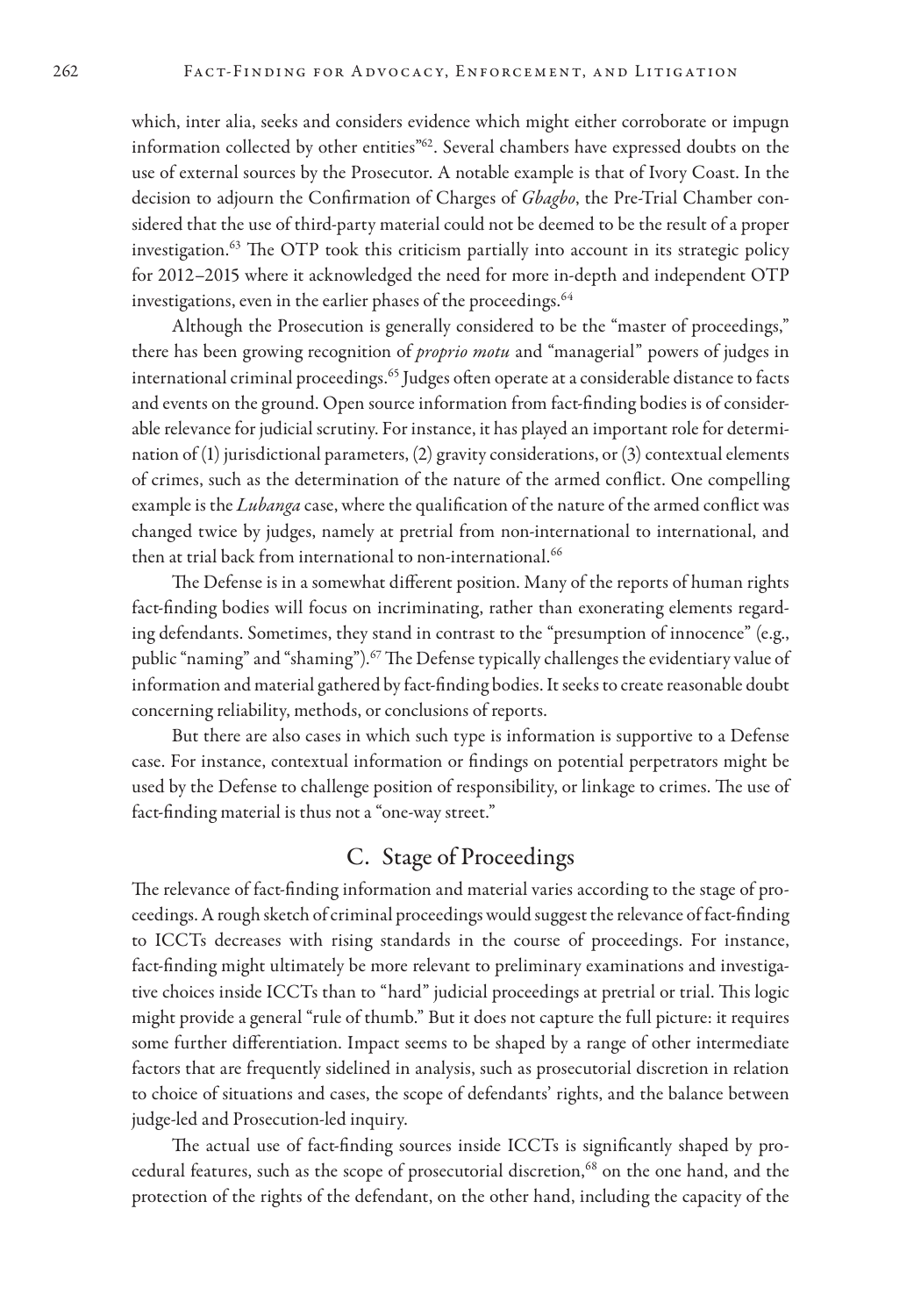Defense to challenge evidence. The relevance and use of human rights fact-finding is largely linked to the level of judicial scrutiny at the different stages of the proceedings. For instance, with a higher degree of prosecutorial discretion, there is less possibility for the Defense to challenge the use of particular third-source material. In this sense, one has to distinguish two interrelated but distinct questions:

- (i) the use of outside human rights fact finding sources as a matter of credible evidence; and
- (ii) the use of outside human rights fact finding sources as a legal criteria.

In relation to the rights of the Defense, one needs to take into account (1) whether there is an identified accused at a particular stage of the proceedings, and (2) the minimal level of scrutiny granted in order to challenge evidence.<sup>69</sup>

It is well known that ICCTs differ in their procedural framework. But it is possible to identify at least three stages in the proceedings that justify a differentiated consideration of third-party fact-finding materials: (1) the pre-investigative phase, (2) the investigative phase, and (3) the trial phase.

#### 1. Pre-investigative Phase

The pre-investigative phase, which precedes the formal opening of investigations (called "preliminary examination" at the ICC), is a natural moment to take into account thirdparty information. Indeed, this is explicitly provided for in Article 15 of the Rome Statute relating to the use of *proprio motu* powers by the Prosecutor, where "he or she may seek additional information from States, organs of the United Nations, intergovernmental or non-governmental organizations, or other reliable sources that he or she deems appropriate."70 In this phase, the balance between Prosecutorial discretion and the rights of the defense leans the most toward discretion, given that normally, at this point of time, there is no question yet of singling out any individual. The idea is to evaluate more generally if a situation deserves closer attention. Human rights fact-finding reports are useful in this context.

This is inter alia shown by the practice of the ICC and the ICTY. Human rights documentation provided an essential starting point for the planning of cases at the ICTY, including choices of cases and sequencing strategies. In the ICC context, it visibly influenced preliminary examinations.<sup>71</sup> In many situations, ICC engagement is related to situations that have been subject to fact-finding initiatives (e.g., Dafur, Libya, Ivory Coast, Guinea). These sources contain information that is relevant to both incriminating and sometimes exonerating circumstances.

The relevance depends on the practice of the OTP in defining the scope of preliminary investigations. General fact-finding reports obviously become less important, with the use of clearer analysis and detailed criteria. In the ICC context, the Statute left many of these questions unresolved. It did not specify in detail what the Prosecutor is meant to evaluate under Article 15,72 and more particularly whether this should cover issues of gravity and complementarity. 73 The OTP included both considerations in its analysis. They are generally vague in nature. This might explain why the OTP relied significantly on human rights fact-finding sources in its practice.<sup>74</sup>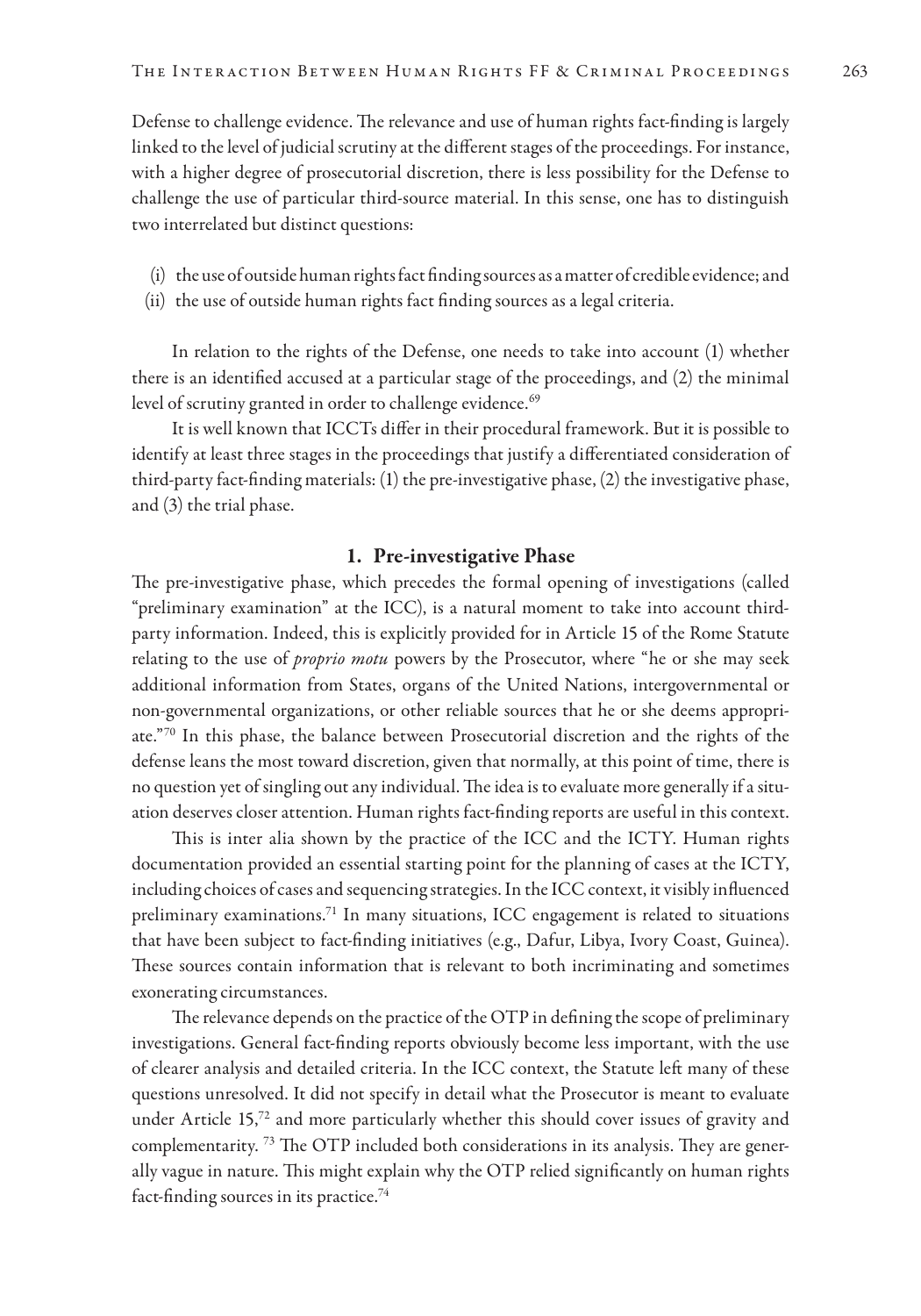#### 2. Investigative Phase

A second phase is the investigative one. In this context, a crucial distinction must be made between the investigations relating to a "situation" and those relating to a specific "case."<sup>75</sup> Fact-finding sources are relevant for both branches. The investigation into the situation typically covers a broad range of choices, including elaboration of the context, definition of the scope of the situations, and screening of the main actors involved. Many of these factors are subject to prosecutorial choice. For such context-related considerations, information by human rights fact-finders is a valuable source.

Considerations become more complex in relation to "case" related investigations. This makes it more challenging to rely on outside sources. Information and material gathered in this context require greater specificity. Once a specific person is identified, there is greater need to provide information that can be verified. The possibilities for the defense to challenge information increase in proceedings. This might imply for instance, that witness statements taken by fact-finding bodies need to be verified or retaken.

This shift in the use of human rights fact-finding from "situation" to "case" can be illustrated by the example of Darfur. Although the Commission Report was clearly influential in the OTP decision to fully investigate the situation,<sup>76</sup> and to assess the general context of the commission of the crimes,77 it is well known that in the particular case of *Bashir*, the OTP went further than the commission's overall evaluation of whether there had been an genocide in Darfur and called specifically for genocide charges to be included in the arrest warrant. $78$ 

## 3. Trial

Once a case goes to trial, reliance on open source material becomes more difficult. Prosecutorial discretion is constrained by strict judicial scrutiny. The balance shifts more toward the protection of the rights of the defense. The burden of proof is on the Prosecutor, and it is fairly high: namely that of "proof beyond reasonable doubt."<sup>79</sup> One of the key questions is to determine whether the evidence that is put forward can be adequately challenged by the defense or not. In this context, the essential criteria for external sources are not that different than for any other evidence: Is it direct evidence or hearsay? Is the information corroborated? Is the information provided from a credible source/witness?

But it is not excluded that fact-finding information remains relevant at trial. It might retain relevance, within limits, in relation to (1) contextual elements of crimes, (2) admissibility considerations (which require continued scrutiny in proceedings), or decisions on interim release. This was evidenced by the ICC in the context of the *Lubanga* case, where trial proceedings were suspended twice by way of a "stay of proceedings,"80 and in the *Katanga* case, where admissibility became an issue at the start of the trial.<sup>81</sup>

# D. Use of Fact-Finding Sources for Specific Types of Judicial Decisions

The distinction between stages of proceedings is a useful starting point. But given the complexities of international criminal procedure, it is important to be even more specific. Insights from fact-finders are relevant to a variety of decisions inside ICCTs. Traditionally,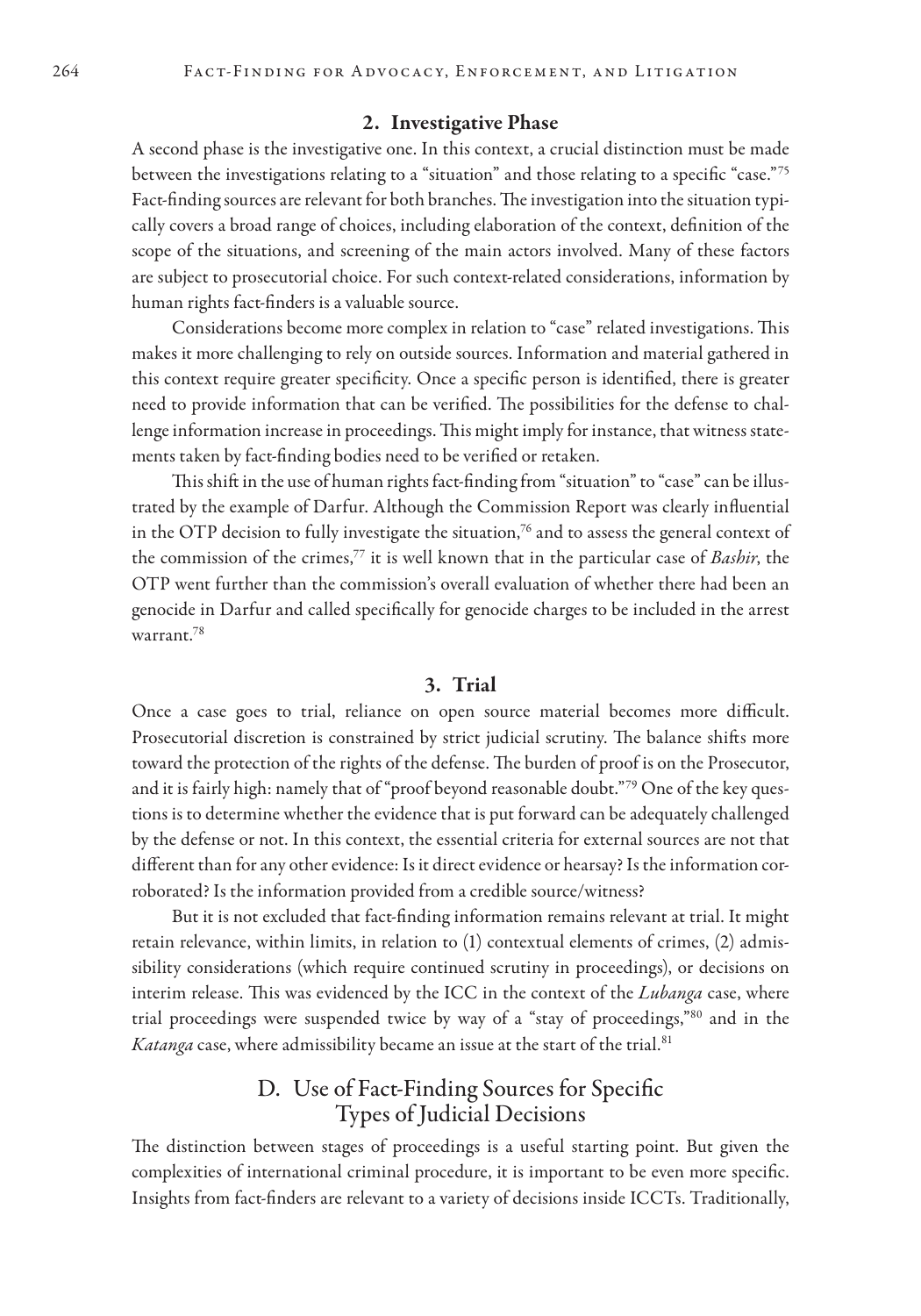the focus is often on decisions on guilt or innocence of the accused. It is helpful to look as well at other types of decisions where the use of fact-finding information might be useful. In general, there may be more uses of fact-finding sources than one might anticipate at first glance. Following the sequencing of proceedings, it is useful to distinguish different types of decisions, including (1) the decision on the opening of an investigation, (2) arrest warrants and interim release, (3) the confirmation of charges, (4) admissibility, and (5) the judgment.

#### 1. Decision on the Opening of an Investigation

The decision to open an investigation is a key moment in the proceedings. It marks the shift from general "situation"-related analysis to criminal proceedings. Formally, there is no identified suspect yet. The Prosecutor needs to identify a general context and the likelihood that certain crimes have been committed. In this context, third-party fact- finding material constitutes an important source, because it provides a broad overview of a situation and general indications on patterns of violations that might at this early stage be indicative of the existence, for example, of an "attack" as the contextual element of crimes against humanity.

In the ICC context, one needs to distinguish between referrals from the Security Council and state parties on the one hand, and the exercise of *proprio motu* powers by the Prosecutor<sup>82</sup>. In the first case, there is no formal decision authorizing the opening of an investigation, so there is no scrutiny of the exercise of prosecutorial discretion.83 In the second case, the Prosecutor must obtain authorization from the Pre-Trial Chamber, as happened in the Kenya<sup>84</sup> and Ivory Coast<sup>85</sup> cases. Both these decisions confirm that third-source fact-finding material is accepted for most dimensions of the determination of the possible commission of crimes within the jurisdiction of the Court.

Indeed, all supporting documentation brought forward by the OTP for opening an investigation, whether in relation to the general context, or the commission of particular crimes, comes from third-party sources (NGOs, United Nations, press) and receives near to no level of scrutiny from the Pre-Trial Chamber.

This is explained by the fact that the proceedings do not yet concern a particular individual and remain for the most part within the discretionary power of the Prosecutor. The Chamber's choice to exercise only minimal judicial overview of OTP choices in these types of decisions is illustrated, for example, in the Ivory Coast decision where the Pre-Trial Chamber accepted that victim statements be vague and ambiguous on the nature and context of their mistreatment, in light of the lower evidential threshold, and therefore "considered the victims' submissions in a non-restrictive manner."<sup>86</sup> This statement evidently applies equally to human rights fact-finding.

## 2. Issuance of an Arrest Warrant (and Provisional Release)

In terms of the issuance of an arrest warrant, it should be noted that this is obviously done ex parte, as the accused cannot be present yet. The logic here is therefore broadly along the same lines as for the investigation phase. There is no expectation that evidence will be challenged by the defense. As a result, practice shows that there is only a low level of scrutiny in relation to third-party fact-finding material at this stage of the proceeding.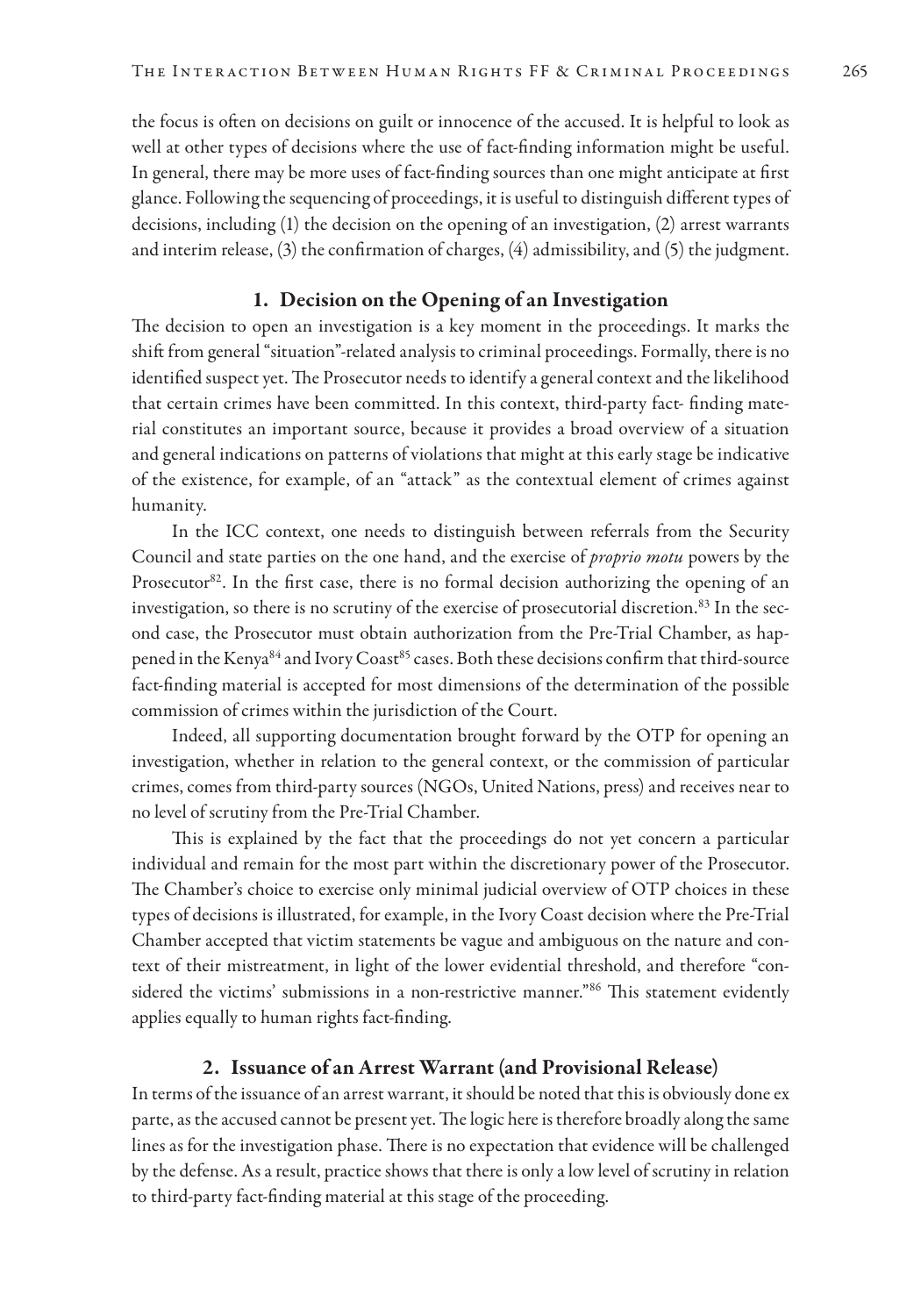Beyond this general evaluation, a differentiation one might expect in theory would be between the two branches of Article 58(1) of the Rome Statute. Article 58(1)(a) provides that the arrest warrant can be delivered if "there are reasonable grounds to believe that the person has committed a crime within the jurisdiction of the court." On the other hand, Article 58(1) (b) relates to general risks that justify remand in custody: risk of flight, risk of obstruction to the investigation, and risk of further commission of crimes. The first criterion relates to the specific criminal conduct of an individual, which might make human rights fact-finding reports less relevant, depending on their mandate.<sup>87</sup> The second list of criteria is linked to broader contextual issues, such as security concerns, which would make human rights fact-finding more useful.

In practice, however, this distinction is not applied very clearly. For example, in the Darfur cases, both branches of Article 58(1) were supported by the Prosecutor with reference to the findings of the Darfur Commission and other public sources. The Pre-Trial Chamber simply followed this reasoning.88

More particularly, the evaluation of the particular criteria for issuing the arrest warrant (risk of flight, risk of obstruction of the investigation, and risk of further commission of crimes) has led to the acceptance of very general types of evidence. Often, the assessment related to requirement is not specifically linked to the defendant. As a result, general information on the security situation in the country, networks of supporters of the defendant, or risks to witnesses and victims has been extensively used without any requirement of specificity<sup>89</sup>.

It should, however, be noted that the Prosecutor does make a distinction between sources used for obtaining an arrest warrant. In the *Harun* and *Kushayb* request for a summons to appear, the Prosecutor laid down three "types" of uses for human rights fact-finding, most notably the Darfur Commission Report: (1) the report itself, (2) documents collected by the commission and transmitted to the OTP, and (3) separate and autonomous investigations aimed at corroborating this information<sup>90</sup>.

The presence of the accused in provisional release decisions has not modified this state of affairs. Most defense teams have challenged the absence of a link with the defendant. But the practice, confirmed by the Appeals Chamber, has remained the same.<sup>91</sup>

A striking example is the practice on provisional release in the *Gbagbo* case. In its decisions, the Pre-Trial Chamber relied nearly entirely on the interim and final reports of a UN group of experts on the existence of pro-Gbagbo armed supporters in neighboring countries and access to funds for absconding<sup>92</sup>. The Defense questioned the reliability of the findings of the report. However the Pre-Trial Chamber did not engage in the discussion, considering that 'bearing in mind the nature of the present exercise and the principles applicable to factual findings, [. . .] the Group of Experts Final Report provides sufficiently detailed information which can be relied upon for the purpose of determining, in line with article 58(l)(b) of the Statute, whether "[t]he arrest of the person appears necessary."<sup>93</sup> This finding seems to suggest that given the lower threshold of the standard of proof, no challenge to credibility can be entertained.

#### 3. Confirmation of the Charges

With the confirmation of charges, the threshold of scrutiny increases. This affects the potential use of external fact-finding, in particular in the context of the ICC, which has an extensive confirmation procedure as compared to the ad hoc tribunals, where there was little to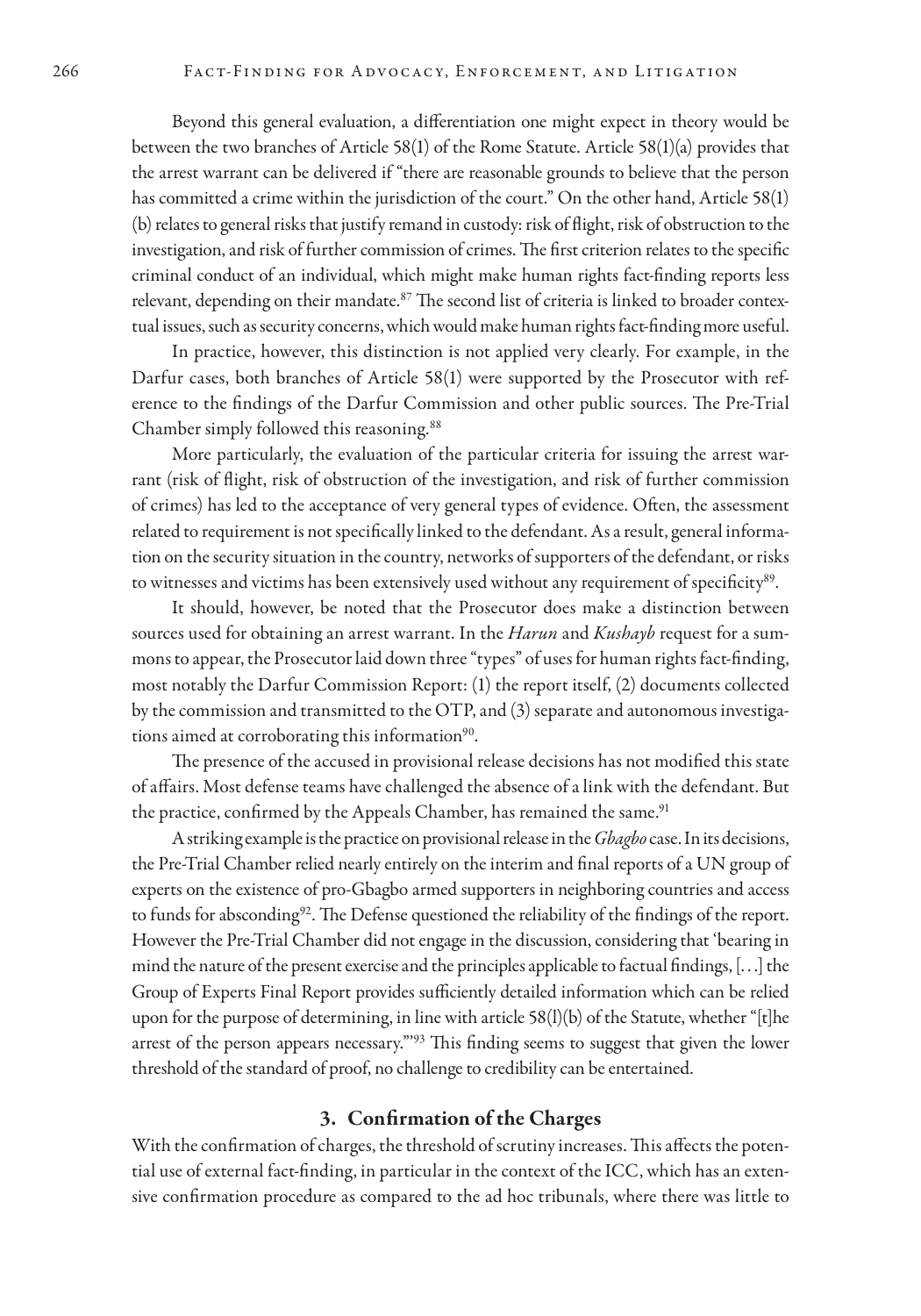no scrutiny in the confirmation of the indictment.<sup>94</sup> At the ICC, there is a real adversarial confrontation, and the defense is given ample opportunity to challenge the evidence.<sup>95</sup> As a result, all Pre-Trial Chambers have rightly expressed a preference for direct evidence over possible uncorroborated and hearsay evidence, which indirectly might disqualify some external fact-finding practices.<sup>96</sup> In the *Mbarushimana* case, the judges declined to confirm charges, due to an overuse of indirect evidence such as NGO and UN reports.<sup>97</sup> Interestingly, the *Gbagbo* adjournment of the confirmation of charges decision seems to go a little further by linking the use of NGO/UN reports to the investigative duties of the Prosecutor under Article 54, claiming that such reports cannot be said to be the "fruits of a full and proper investigation by the Prosecutor."98 This could pave the way for a more direct and principled exclusion of third-party fact-finding at the confirmation of charges level.

#### 4. Admissibility

At first glance, admissibility decisions would not seem to be natural places where human rights fact-finding would play a role. Indeed, these decisions essentially revolve around the question of whether the accused is effectively being prosecuted for the same conduct. Evidence will therefore generally be adduced directly from official national documents or decisions.99

There are, however, two ways in which human rights fact-finding might be relevant. First of all, as mentioned previously, the admissibility evaluation might come quite early in the proceedings at the investigation phase. At that moment, there might not be any identified suspect/accused. The test accordingly revolves around determining if a certain category of possible accused is being investigated or prosecuted.100 This kind of information is likely to be found in human rights reports, which may identify possible perpetrators in the higher structures of the state. This would make such reports relevant.

Second, the complementarity test can involve an evaluation of whether a national jurisdiction is engaging in proceedings, and/or willing and able to conduct such proceedings. This implies more general discussions on the state of a judicial system, its possible lack of partiality, and the general security situation. Such findings may require information from third-party sources.101

The use of such information depends on the exact scope of the admissibility test. For example, some argue that Article 17(3) should be read as requiring respect for fair trial requirements generally in order for the case to be inadmissible.<sup>102</sup> Others favor a more restrictive interpretation focusing on the state's lack of intent to bring the person to justice.<sup>103</sup> The need for such general types of information will thus vary depending on the interpretation adopted.

This issue was dealt with in the *Al Senussi* admissibility challenge by the Pre-Trial Chamber. Faced with evidence on the alleged "systemic lack of independence and impartiality of the Libyan judicial system," the Chamber clarified its standpoint. It noted that:

while submissions of a general nature indicating significant defects of Libya's national judicial system may be relevant as "contextual information," information of this kind can be considered only to the extent that such systemic difficulties have a bearing on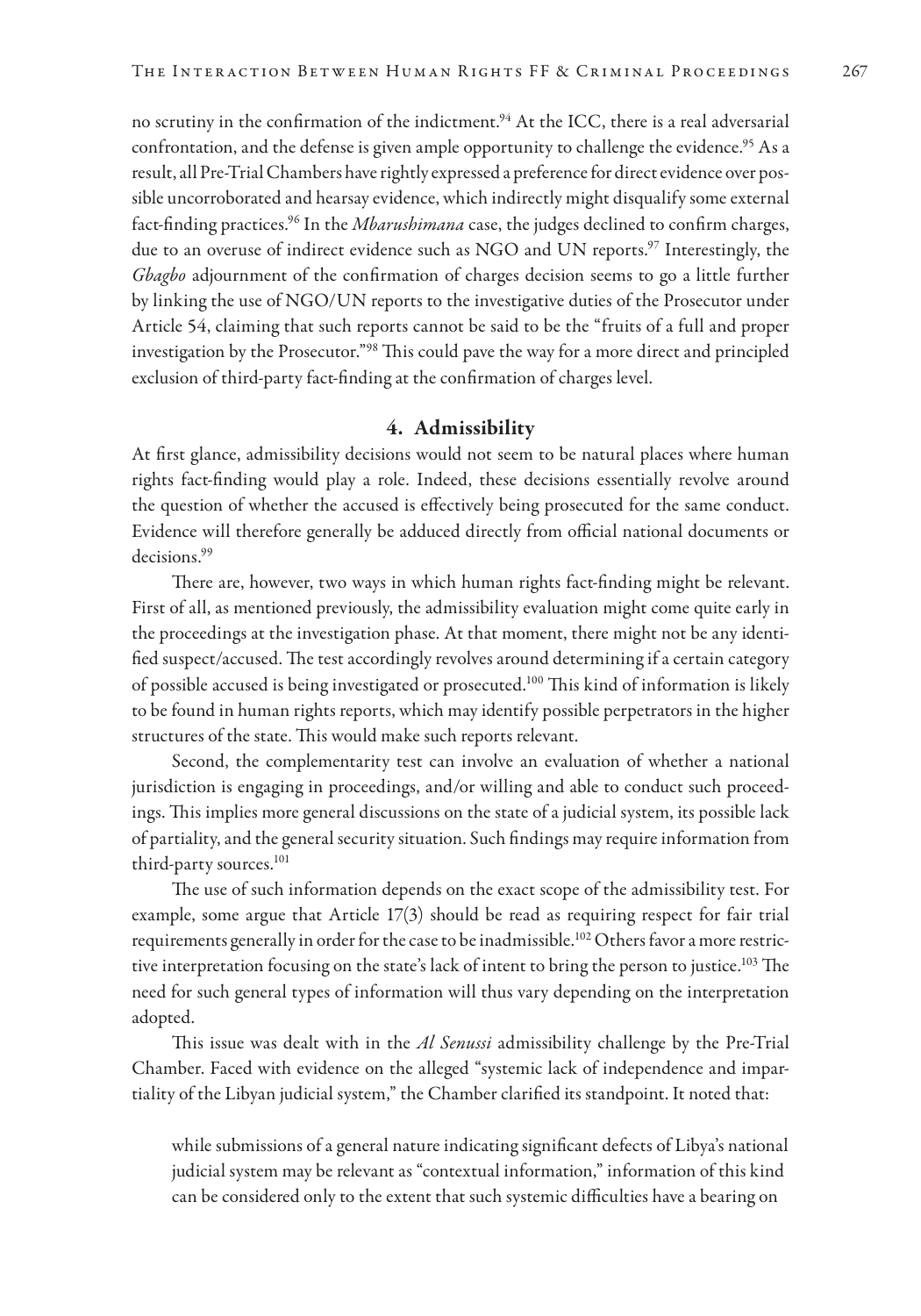the domestic proceedings against Mr Al Senussi, such that it would warrant a finding of one of the scenarios envisaged under article  $17(2)$  or  $(3)$  of the Statute.<sup>104</sup>

This conclusion seems to side with the narrower reading of Article 17. It might therefore limit the relevance of information by human rights fact-finders on systematic failures of the domestic judicial system.

## 5. Judgment

As mentioned previously, in the trial phase the balance leans more toward the rights of the defense, therefore requiring increased scrutiny of the Prosecutor's evidence, in particular from third-party sources. As a result, although there should not be a general rule on admission or exclusion of human rights fact-finding, strict rules on hearsay, anonymous testimony, or uncorroborated evidence could indirectly lead to limiting use of such evidence at the trial phase, and therefore in the judgment.

Beyond this general statement, the more specific question remains of whether one has to make a distinction, not only based on the phase of the proceedings or the particular type of evidence as the past two sections have discussed, but based on *what* the Prosecutor is trying to prove, which is the object of the following section.

## E. Types of Evidence

Criminal proceedings involve different types of evidence. Typically, several categories are distinguished: (1) context-related evidence, (2) crime-based evidence, and (3) linkage-evidence.

## 1. Context-Related Evidence

This first type of evidence is crucial in international criminal proceedings, due to the collective nature of the violence that is at the heart of core crimes.<sup>105</sup> It involves different types of facts, including those related to the context of the situation subject to investigation and prosecution, and those related to the context of crimes.

It is typically acknowledged that open source information by fact-finders is useful for establishing facts relating to the situation, such as the context and scope of a conflict. For instance, reports by human rights fact-finders have been used to illustrate the movement of groups, which are relevant to jurisdictional issues (e.g., Uganda), or places of attacks and number of incidents of violence. They may, in particular, suffice for prima facie purposes.

However, from a legal point of view, context is not only useful as background information, it is crucial in proving the crimes themselves. Indeed, international crimes generally require some form of contextual element in order to be established. For example, crimes against humanity require an attack against a civilian population,<sup>106</sup> and war crimes require the existence of an armed conflict.107 In light of this, the line becomes blurred between "context" in a broad sense and "context" as a component of a crime.

It is disputed to what extent fact-finding materials can be used as evidence to establish contextual elements of crimes. A prominent example is the *Gbagbo* case before the ICC. In that case, the Prosecutor relied heavily on third-party fact-finding in relation to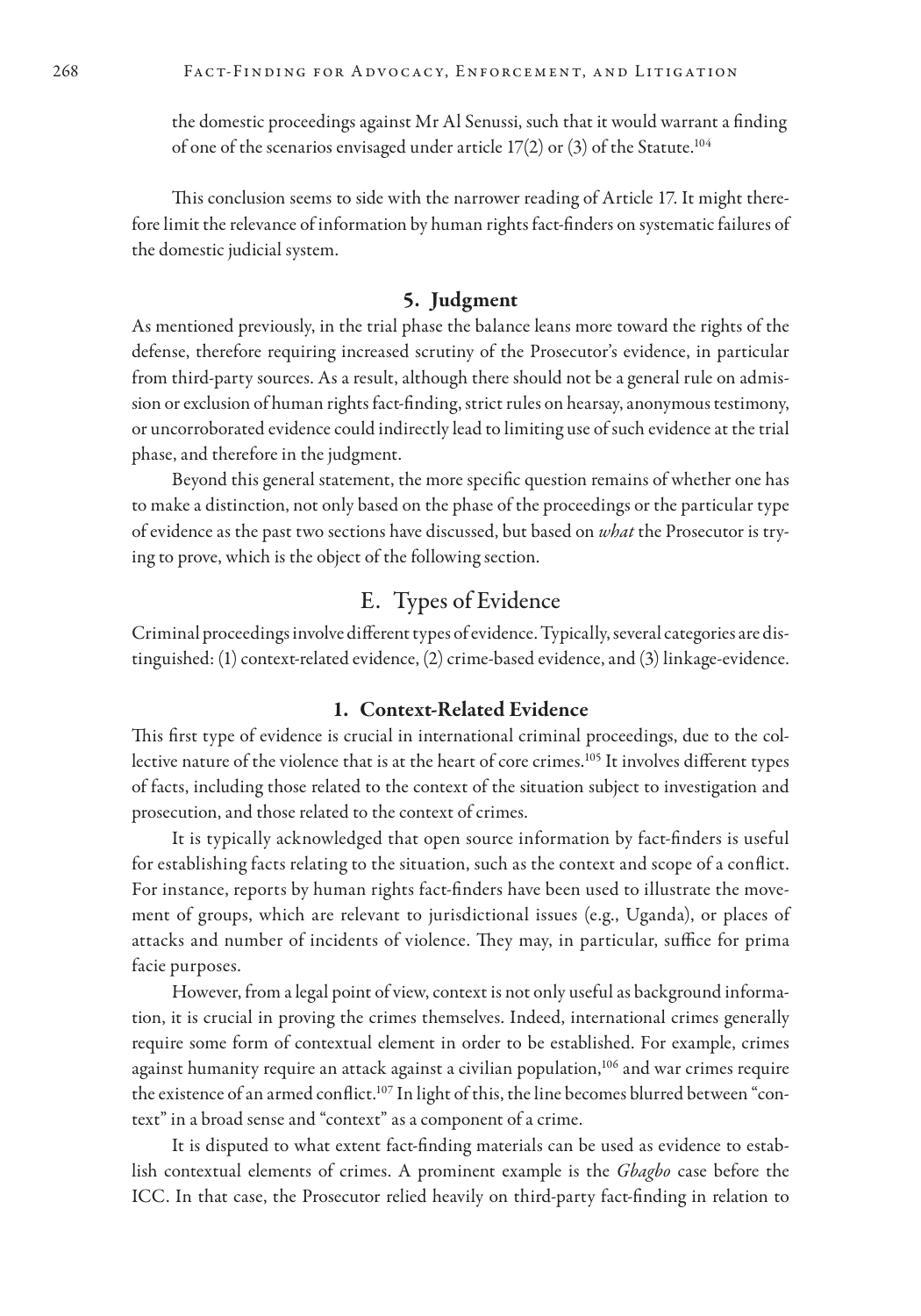the contextual elements of crimes against humanity, that is, for determining the existence of an "attack against the civilian population." The defense argued during the confirmation of charges hearing that such evidence should not be accepted given that the contextual elements are part of the elements of the crimes to the same extent as the mens rea of the accused, and should require equally strong evidence, drawn from proper investigations, to support these contextual elements. The defense also raised an equality-of-arms argument according to which there would be a de facto shift in the burden of proof if third-party fact-finding information were exclusively relied on. Indeed, while the Prosecutor could effectively just download a report on his computer, it is the defense that would have to actually investigate the content of the report to challenge its reliability. As a result, although the defense did not oppose the use of outside sources, in particular human rights reports, it asked the Chamber to require that all information be corroborated by an independent investigation by the Prosecutor.<sup>108</sup>

The Pre-Trial Chamber partly followed the defense argument. It held that:<sup>109</sup>

22. Taking into consideration that contextual elements form part of the substantive merits of the case, the Chamber sees no reason to apply a more lenient standard in relation to the incidents purportedly constituting the contextual element of an "attack" for the purposes of establishing the existence of crimes against humanity than the standard applied in relation to other alleged facts and circumstances in the case.

 $[...]$ 

35. The Chamber notes with serious concern that in this case the Prosecutor relied heavily on NGO reports and press articles with regard to key elements of the case, including the contextual elements of crimes against humanity. Such pieces of evidence cannot in any way be presented as the fruits of a full and proper investigation by the Prosecutor in accordance with article 54(l)(a) of the Statute. Even though NGO reports and press articles may be a useful introduction to the historical context of a conflict situation, they do not usually constitute a valid substitute for the type of evidence that is required to meet the evidentiary threshold for the confirmation of charges.

As a consequence the confirmation of charges was adjourned. On appeal, the Prosecution introduced a distinction between "material elements" and "subsidiary elements," which has broader consequences in legal and procedural terms. It would imply that "material elements" would have to be proven by the requisite standard of proof whereas "subsidiary elements" might not have to meet such a standard. This in turn would necessarily have consequences in relation to the use of third-party fact-finding. But the Appeals Chamber dismissed the Prosecutor's appeal. It rejected the distinction between material and subsidiary elements and confirmed that the contextual elements of the crimes need to be held to the same standard of proof. This jurisprudence validated the Pre-Trial Chamber's assessment of the Prosecutor's reliance on third-party materials.<sup>110</sup>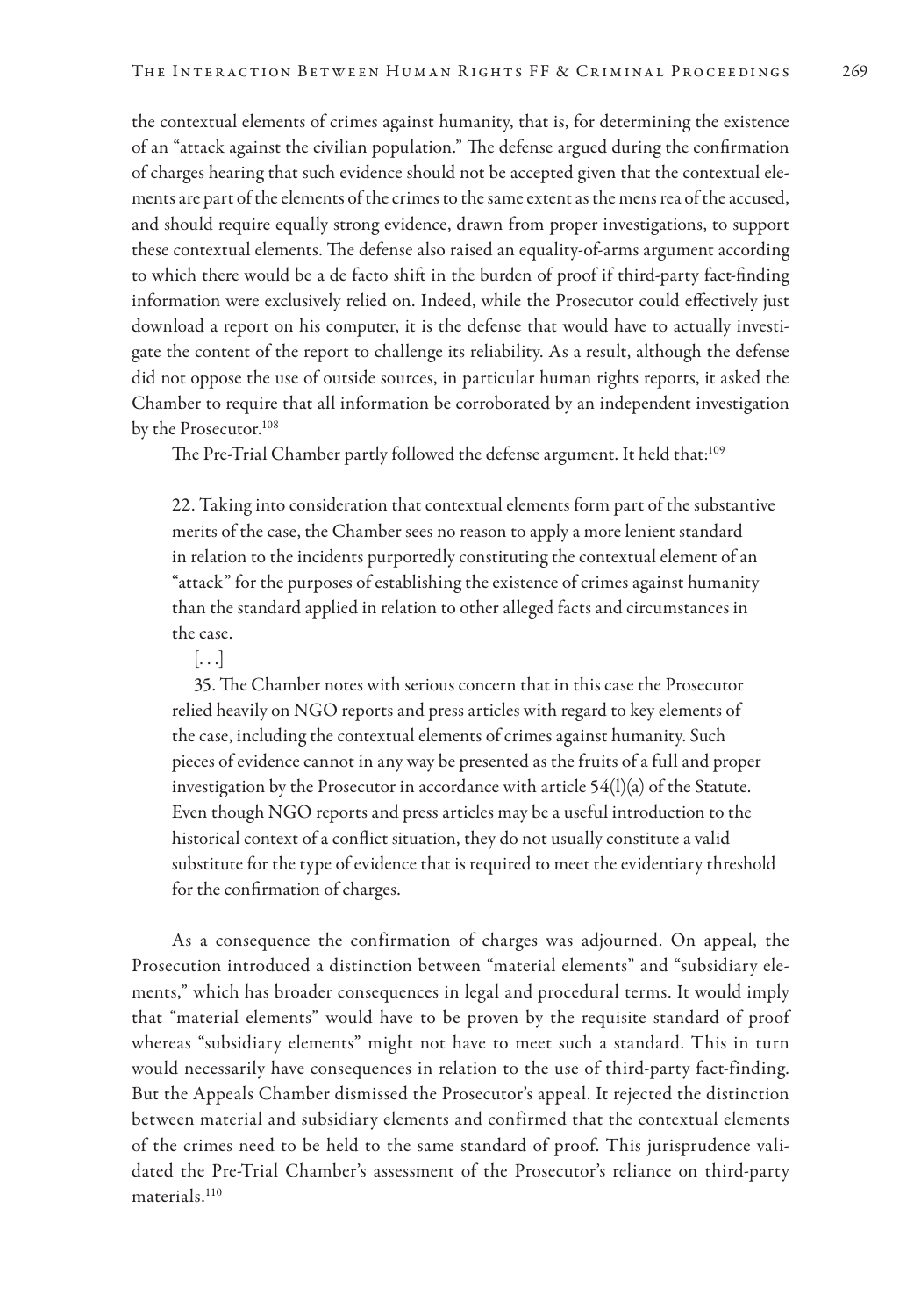## 2. Crime-Based Evidence

Context-related evidence needs to be complemented by "crime-based" evidence. Fact-finding sources typically do not suffice per se to constitute a basis for this. They can contribute to examination, investigation, and analysis. But they need to undergo an additional process of transformation in order to be turned into evidence before ICCTs. This additional process is necessary, as fact-finding bodies usually deploy different modalities and standards than ICCTs in collecting information and physical evidence.

A good example is the ICC charge on genocide against Omar Al Bashir, which requires proof of "special intent," or *dolus specialis*. The Commission of Inquiry left the case open for a genocide charge. It noted that "it would be for a competent court" to make a determination on genocide "on a case by case basis" and that it does "not rule out the possibility that in some instances *single individuals*, including Government officials, may entertain a genocidal intent, or in other words, attack the victims with the specific intent of annihilating, in part, a group perceived as a hostile ethnic group."111 The ICC Prosecutor did not only rely on documentary evidence, but provided witness testimony to secure a warrant of arrest for genocide.112 This approach was successful, after the Appeal Chamber corrected the finding of the Pre-Trial Chamber on the standard of proof required.113 In its second decision on the arrest warrant, the Pre-Trial Chamber relied on a mix of documentary evidence and witness testimony already used in the first decision to establish that "Omar Al Bashir acted with *dolus specialis*/specific intent to destroy in part the Fur, Masalit and Zaghawa ethnic groups."114

## 3. Linkage-Evidence

The third general type of evidence is linkage-evidence. Linkage-evidence ties the defendant to a particular type of conduct and crime. These links take the form of different degrees of specificity. A general starting point is the establishment of the connection between the defendant and a state apparatus or a specific group. This nexus is followed by closer inquiry into the role of the defendant in conduct, and in particular the attribution of individual criminal responsibility in relation to specific modes of liability, such as perpetration, aiding or abetting, or responsibility as a superior.

This nexus is rarely explored with sufficient detail or reliability in reports of fact-finding bodies to stand as direct evidence in international criminal proceedings. Such reports have mostly an indirect function. ICCTs rely not so much on the specific content of findings or conclusions, but rather on sources identified in such documents. Evidence is typically gathered through follow-up action, such a contact with the authors of reports or other sources indicated.115

Typically, linkage-evidence also requires different witnesses than those used in relation to general human rights fact-finding. Linkage-evidence is often based on statements of persons who were associated with underlying groups or organizations, or who have in-depth or insider knowledge of structures inside organizations. Investigations by fact-finding bodies are generally more focused on crime-based witnesses. They are only of limited use in this context.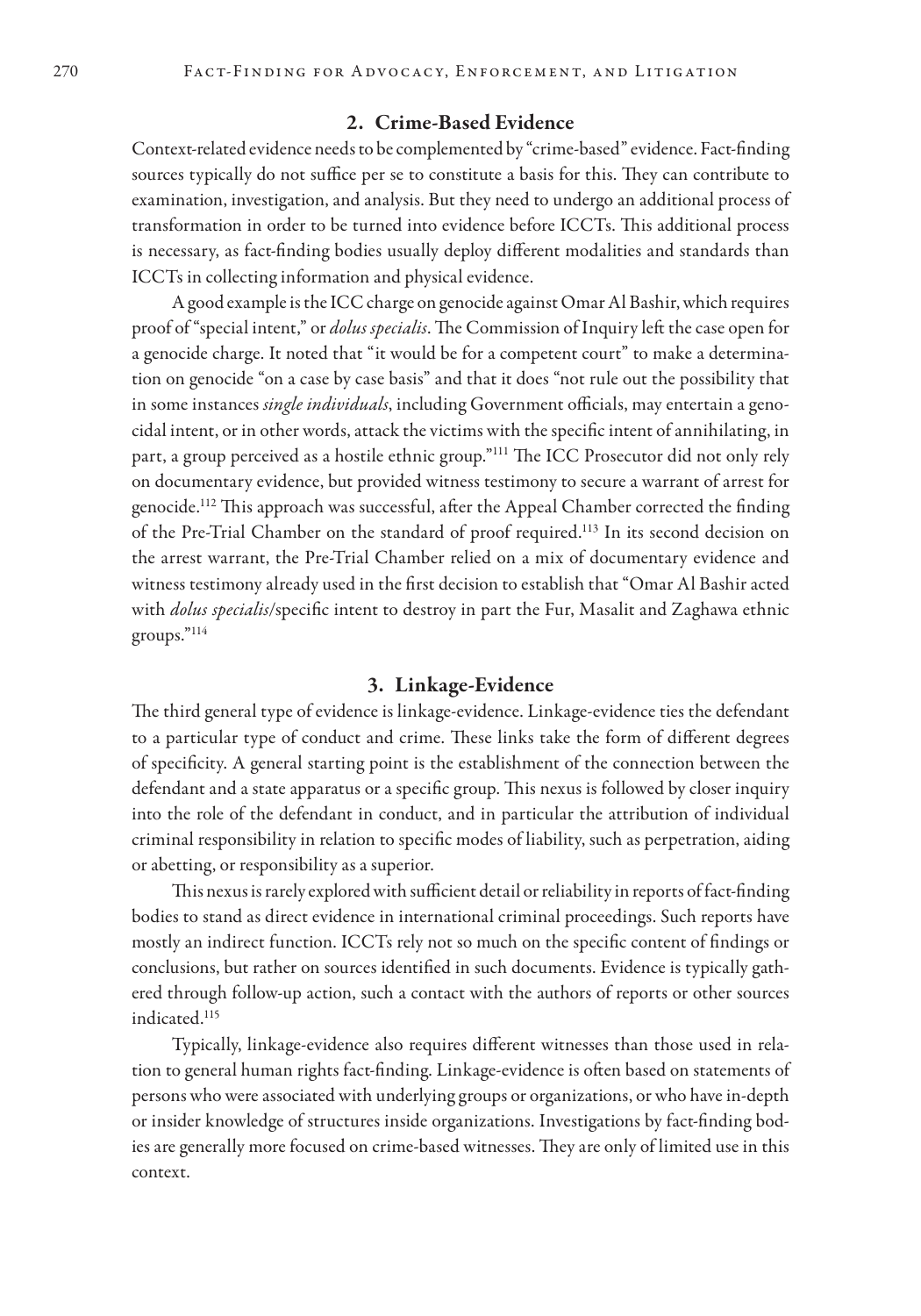#### 4. Drawing the Lines among the Three

Although this distinction provides a useful way to "map" the type of evidence that might allow for more or less recourse to external human rights fact-finding, it should be noted that the difficulty will often arise of knowing where to draw the lines among the three categories in practice.

As noted previously in the *Gbagbo* case, it is a contentious issue whether the contextual elements of crimes against humanity fall within the "context-based" evidence, or should in fact be considered as "crime-based" evidence. The question can even arise whether this could not be considered linkage-evidence, to the extent that the prosecution of a former head of state will usually lead to a confusion between the "plan or policy" dimension of crimes against humanity and the "common plan" aspect of the modes of liability. In the *Gbagbo* case for example, the Prosecutor relied heavily, if not exclusively, on the former to prove the latter.<sup>116</sup>

# IV. Conclusions

The number of fact-finding bodies has considerably grown over the past decades. At the same time, institutions of international criminal justice have matured. This process requires a fine assessment of the comparative advantages of these two types of institutions.<sup>117</sup> Each of them needs to preserve its degree of independence. But practice seems to suggest that there are prospects for mutually supportive interaction.

The growth of international justice, and maturing of procedural standards, seems to suggest that fact-finding bodies pursue roles that are supplementary to international justice. They may support the cause of international proceedings. But they are by no means determinative for action of ICCTs.

Developments in jurisprudence show a level of reluctance toward evidentiary uses of open source material and reports by fact-finding bodies. The general trend appears to suggest that such types of materials and information have deficiencies that compromise their ability to be used in questions of "guilt or innocence" in criminal proceedings.

But this does in no way imply that that they are not relevant to ICCTs. On the contrary, they are an important source of information that ICCTs may draw on. It is more appropriate to conceptualize interaction in a way that takes into account the various elements of criminal proceedings, that is, the organs involved, the nature of the decisions, or the stage of the proceedings. This analysis leads to a number of propositions.

- (i) First of all, findings of fact-finding bodies have undisputed relevance to "context-related evidence." In fact, prosecutorial practice seems to suggest that they are an "indispensable" part and parcel of pretrial activities. This is justified in light of the nature of proceedings (ex parte) where context is key (investigation, arrest warrant) and the applicable standard. Such findings are useful in relation to "context-related evidence." But the standards of proof required are in flux (*Gbagbo*).
- (ii) It is more doubtful to what extent materials of fact-finding bodies are relevant to "crime-based evidence" and "linkage-evidence." These categories go more directly to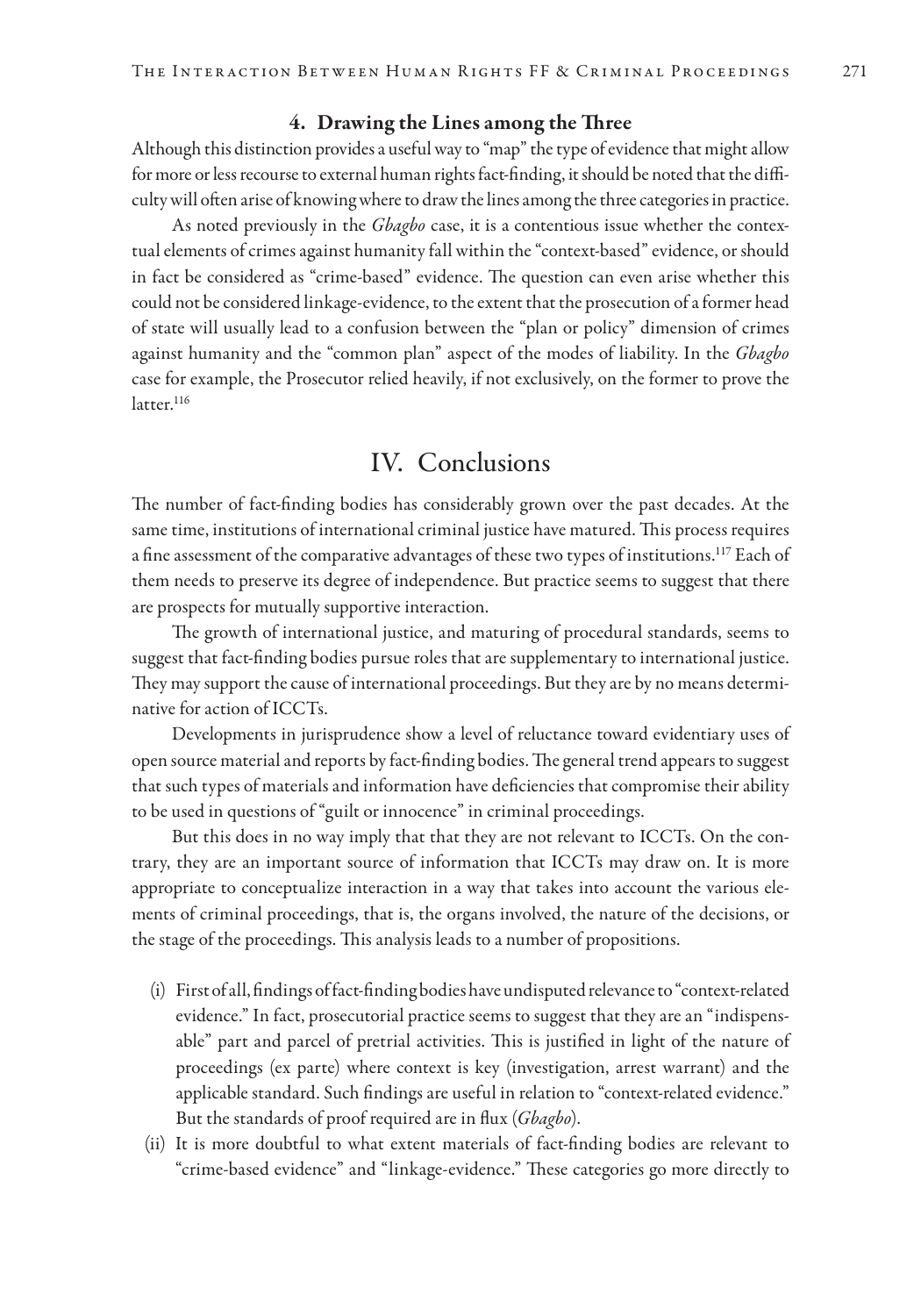criminal conduct, including the "guilt" or "innocence" of the defendant. Ultimately, a litmus test might be to what extent the Defense can realistically challenge the evidence. This might require novel witness testimony or reliance on statements by authors of reports in proceedings, which are then subject to challenge.

- (iii) This does not detract from the relevance of this type of information in the context of other decisions that are often sidelined in public scrutiny, such as decisions on admissibility or interim release. In these contexts, information by fact-finding bodies may remain of key importance, even at later stages of proceedings (e.g., trial).
- (iv) There is also a need for greater clarity. It would be helpful to develop guidelines specifying the role for hearsay and uncorroborated evidence. Some clarity should be brought to what elements ("material") need to be established to a certain standard of proof, and which elements ("subsidiary") can be proven with more circumstantial evidence.
- (v) However, formal guidelines cannot solve everything. In practice, Chambers should be more explicit in explaining the way in which they use different sources of evidence. It is often unclear how they weigh different elements in relation to each other, the elements to be proven, and more generally their probative value. Presentations of evidence are often followed by a sweeping conclusion on whether the burden of proof at a particular stage of the proceedings has been met. This results in a lack of clarity, and more importantly, lack of predictability for both parties, Prosecution and defense, on how to prepare their cases.

Ultimately, these proposals go beyond the ambition of procedural streamlining of international criminal proceedings. Indeed, they are vital to the overall legitimacy of ICCTs by helping them to realize what is arguably at the heart of their procedures: respect for the rights of the defense and how they can be balanced with external interests, such as those of the victims, or the requirements of peace and truth. In this sense, the preceding developments are not mere "technicalities," which would aim at detracting from the real perceived beneficiaries of international justice, namely the victims. The decision by a society to provide due process rights to criminal defendants is no less of a normative choice than the one to grant victims their rightful place in the broader post- conflict processes of justice and reconciliation. Denying this would undermine the whole rationale of international criminal justice, which ultimately convinced Winston Churchill to agree to the Nuremberg Trial: not affording due process to those accused of even the most heinous crimes would have the effect of bringing the accusers to the level of their accused. As Robert Jackson, the American Chief Prosecutor in Nuremberg famously proclaimed:

that four great nations, flushed with victory and stung with injury stay the hand of vengeance and voluntarily submit their captive enemies to the judgment of the law is one of the most significant tributes that Power has ever paid to Reason.<sup>118</sup>

The current chapter aims at continuing this tradition of conditioning the exercise of power on a tribute to law and reason.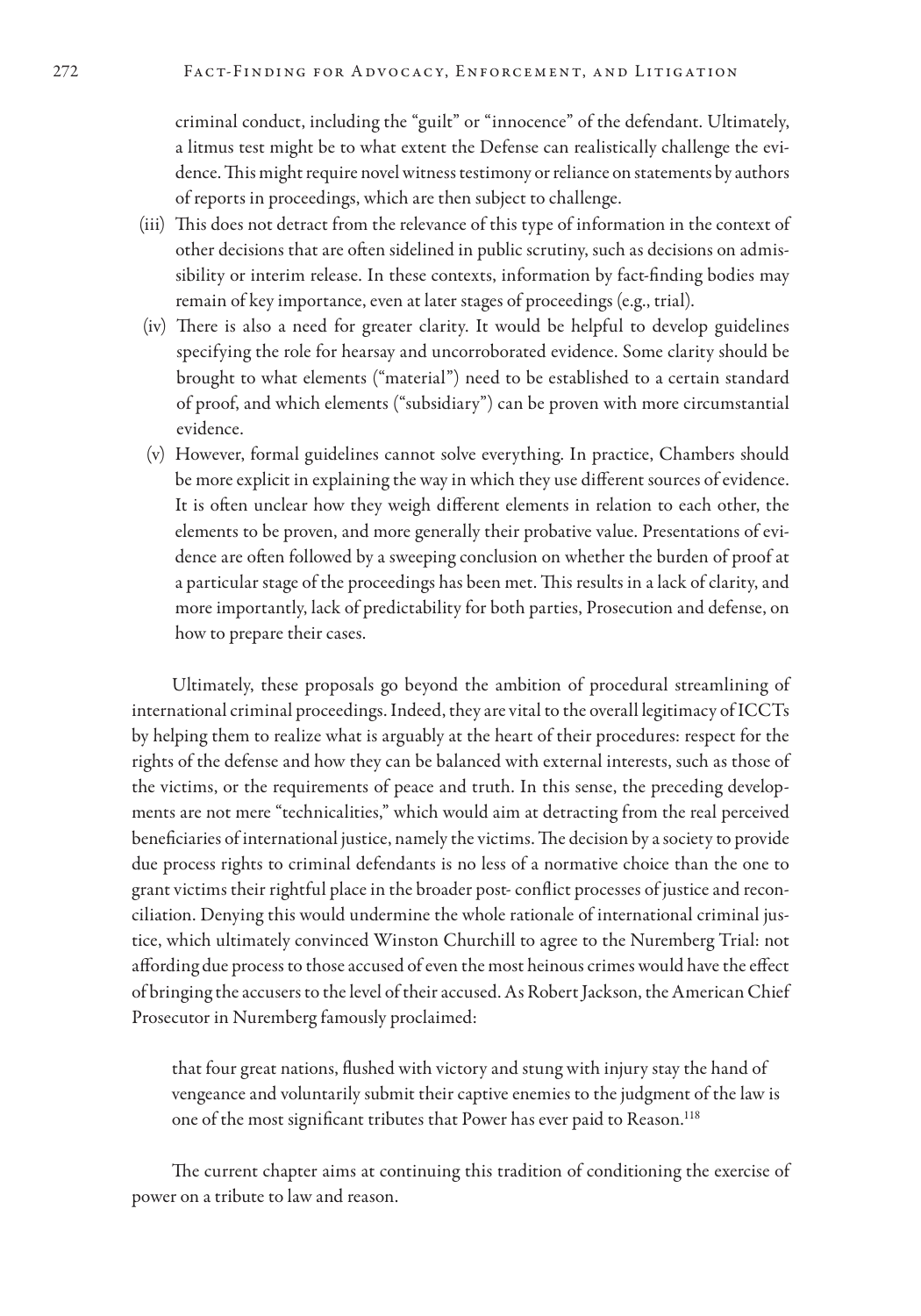# **Notes**

- 1. For analysis, see generally Jacobs and Harwood, "International Criminal Law outside the Courtroom: The Impact of Focusing on International Crimes for the Quality of Fact-Finding by International Commissions of Inquiry," in Bergsmo (ed.), *Quality Control in Fact-Finding* (2013) 325; Boutruche, "Credible Fact-Finding and Allegations of International Humanitarian Law Violations: Challenges in Theory and Practice," 16 *J. Conflict & Sec. L.* (2011) 105; Bassiouni and Abraham, "Identification of Issues in Relation to UN Fact-Finding Mechanisms," in Bassiouni and Abraham (eds.), *Siracusa Guidelines for International, Regional and National Fact-Finding Bodies* (2013) 1; Martin and Sosa, "An Empirical Analysis of United Nations Commissions of Inquiry: Towards the Development of a Standardized Methodology," in Bassiouni and Abraham (eds.), *Siracusa Guidelines for International, Regional and National Fact-Finding Bodies* (2013) 53; Grace and Bruderlein, "Building Effective Monitoring, Reporting, and Fact-Finding Mechanisms" (April 12, 2012) (unpublished): http://ssrn. com/abstract=2038854.
- 2. See generally Frulli, "Fact-Finding or Paving the Road to Criminal Justice?," 10 *J. of Int. Crim. Just.* (2012) 1323; Sunga, "Can International Criminal Investigators and Prosecutors Afford to Ignore Information from United Nations Human Rights Sources?," in Bergsmo (ed.), *Quality Control in Fact-Finding* (2013) 359, at 401.
- 3. ICC, *Prosecutor v. Lubanga*, Judgment Pursuant to Article 74 of the Statute, ICC-01/04-01/06-2842, Trial Chamber (14 March 2012), at para. 130.
- 4. See generally Wilkinson, "Standards of Proof in International Humanitarian and Human Rights Fact-Finding and Inquiry Missions," Geneva Academy of International Humanitarian Law and Human Rights (2011): http://www.geneva-academy.ch/docs/reports/Standards%20of%20proo%20report.pdf.
- 5. See Bergsmo and Wiley, "Human Rights Professionals and the Criminal Investigation and Prosecution of Core International Crimes," in Skåre, Burkey, and Mørk (eds.), *Manual on Human Rights Monitoring* (2008), at 13, 22: http://www.jus.uio.no/smr/english/about/programmes/nordem/publications/manual/ current/kap10.pdf; Combs, *Fact-Finding without Facts: The Uncertain Evidentiary Foundations of International Criminal Convictions* (2010) 4.
- 6. Polycentricity is a concept of organization that involves multiple centers. In administrative law, it is associated with "consideration of numerous interests simultaneously, and the promulgation of solutions which concurrently balance benefits and costs for many different parties." See Supreme Court of Canada, *Pushpanathan v. Canada* (Minister of Citizenship and Immigration), [1998] 1 S.C.R. 982, at para. 36.
- 7. See Bergsmo and Wiley, *supra* note 5, at 3.
- 8. See generally Steinberg, Herzberg, and Berman, *Best Practices for Human Rights and Humanitarian Fact-Finding* (2012).
- 9. See ICC, *Prosecutor v. Ngudjolo*, Judgment Pursuant to Article 74, Trial Chamber (18 December 2012), at para. 294 ("the Chamber wishes to emphasise, that conducting an investigation into human rights violations is not subject to the same rules as those for a criminal investigation. Reports are prepared in a non-adversarial manner; they are essentially based on oral testimony, sometimes derived from hearsay, and the identity of sources is always redacted").
- 10. See Cassese, "Gathering Up the Main Threads," in Cassese (ed.), *Realizing Utopia* (2012) 645 at 675.
- 11. Ibid. at 671.
- 12. See Akande and Tomkin, "International Commissions of Inquiry: A New Form of Adjudication?," *EJIL: Talk!* (6 April 2012): http://www.ejiltalk.org/international-commissions-of-inquiry-a-new-form-of-adjudication/.
- 13. See Frulli, *supra* note 2, at 1338.
- 14. Ibid. at 1328.
- 15. See Bassiouni and Abraham (eds,), *Siracusa Guidelines for International, Regional and National Fact-Finding Bodies* (2013).
- 16. See e.g. Saxon, "Purpose and Legitimacy in International Fact-Finding Bodies," in Bergsmo (ed.), *Quality Control in Fact-Finding* (2013) 211, at 224 ("Fact-Finding Missions that ignore or minimize the need for accountability for fundamental and systematic violations of human rights undermine one of the most significant benefits of fact-finding work"); Sunga, *supra* note 2, at 401 ("international criminal investigators and prosecutors cannot afford to ignore information from UN human rights sources").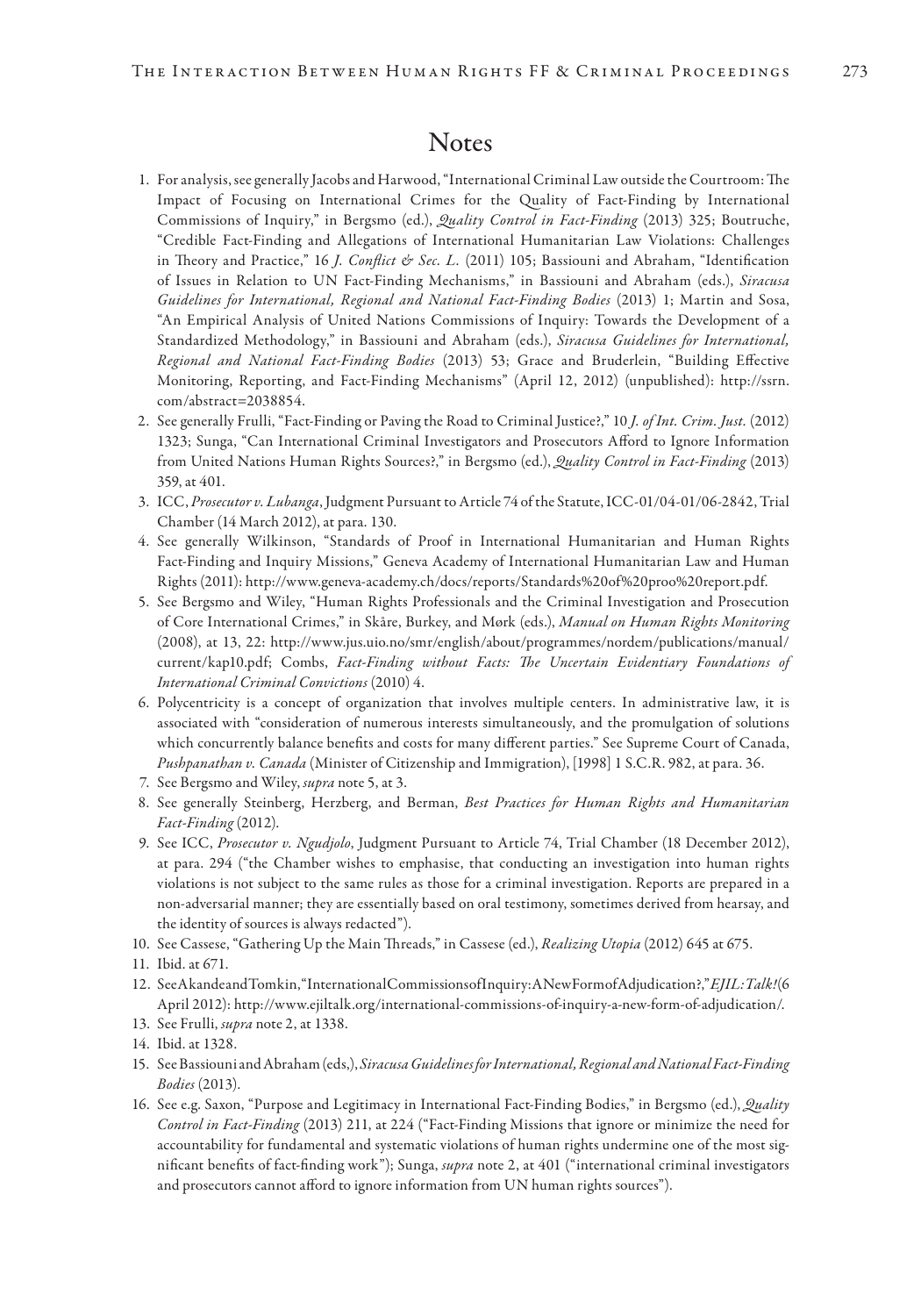- 17. See e.g. Re, "Fact-Finding in the Former Yugoslavia: What the Courts Did," in Bergsmo (ed.), *Quality Control in Fact-Finding* (2013) 279, at 323 (arguing that "[f]act-finding organisations … can and should learn from how criminal courts scrutinize the conclusions and information in their reports").
- 18. See Alston, "The Darfur Commission as a Model for Future Responses to Crisis Situations," 3 *J. of Int. Crim. Just.* (2005) 600, at 607.
- 19. See Heller, "The International Commission of Inquiry on Libya: A Critical Analysis" in Meierhenrich (ed.), *International Commissions: The Role of Commissions of Inquiry in the Investigation of International Crimes* (forthcoming), at 50: http://papers.ssrn.com/sol3/papers.cfm?abstract\_id=2123782.
- 20. Ibid. at 51.
- 21. See "The Prevention Toolbox Systematizing Policy Tools for the Prevention of Mass Atrocities," Australian Civil-Military Centre (2013) 4: http://acmc.gov.au/wp-content/uploads/2013/ 09/6-The-Prevention-Toolbox-COI.pdf.
- 22. For a survey, see Martin and Sosa, *supra* note 1.
- 23. Its mandate was to "examine and analyse information gathered with a view to providing the Secretary-General with its conclusions on the evidence of grave breaches of the Geneva Conventions and other violations of [IHL] committed in the territory of the former Yugoslavia." See UN SC, "Letter dated 24 May 1994 from the Secretary-General to the President of the Security Council," UN Doc. S/1994/674, (27 May 1994), at para. 24 (Final Report of the Yugoslavia Commission of Experts). The Commission received over 65,000 pages of documentation and conducted interviews with 223 victim-witnesses, which led to the identification "of close to 1,500 cases." See Bassiouni, "Appraising UN Justice-Related Fact-Finding Missions," 5 *Wash. U. J. L. & Pol'y* (2001) 35, at 46.
- 24. The Commission was established by the Security Council on July 1, 1994, that is prior to the establishment of the ICTR by Resolution 955, adopted on November 8, 1994. See UN SC, Final Report of the Commission of Experts established pursuant to Security Council Resolution 935 (1994), UN Doc. S/1994/1405 Annex, at para. 1. Its mandate was to "examine and analyse information submitted pursuant to resolution 935 (2004), together with such further information as the Commission of Experts may obtain through its own investigations … with a view to providing the Secretary-General with its conclusions on the evidence of grave violations of [IHL] committed in … Rwanda, including the evidence of possible acts of genocide" (para. 1). The Commission found "overwhelming evidence" that Hutus committed genocide against Tutsis. (para. 183). Due to a lack of time, it was unable to find evidence that Tutsi individuals committed genocide against Hutus (paras. 98 and 185).
- 25. The Commission was established by the Security Council on April 7, 2005, under SC Res 1595 (2005) to "assist the Lebanese authorities in their investigation of all aspects of this terrorist act, including to help identify its perpetrators, sponsors, organizers and accomplices." It involved 30 investigators from 17 states. It concluded that "there is converging evidence pointing at both Lebanese and Syrian involvement in this terrorist act" (para. 203) and recommended that the investigation should be continued by the Lebanese authorities, with international assistance and support (para. 206). See UN SC, "Report of the International Independent Investigation Commission established pursuant to Security Council Resolution 1595 (2005)," UN Doc. A/2005/662, (19 October 2005), at paras. 203, 206.
- 26. The Commission was established on September 18, 2004, by the Security Council under Resolution 1564 (2004) to investigate reports of violations of [IHL] and human rights law in Darfur, determine whether genocide occurred and "identify the perpetrators … with a view to ensuring that those responsible are held accountable." See UN SC, "Report of the International Commission of Inquiry on Darfur to the United Nations Secretary-General," UN Doc. S/2005/60 (25 January 2005), at para. 2. The Commission concluded that the government of the Sudan and the Janjaweed are responsible for violations of international human rights and humanitarian law. Rebel movements were also considered responsible for violations that would amount to war crimes. In relation to genocide, the Commission found that the government of the Sudan did not pursue a policy of genocide, as "the crucial element of genocidal intent appears to be missing" (para. 640), but acknowledged that some individuals, may have committed acts with genocidal intent (para. 641). It identified the names of the persons who may be suspected to be responsible for international crimes in Darfur, but decided to keep the names out of the public domain in order to respect fair trial rights and protect witnesses (para. 645).
- 27. The mission was established by the Human Rights Council under Res S-9/1 to "investigate all violations of international human rights law and [IHL] that might have been committed at any time in the context of the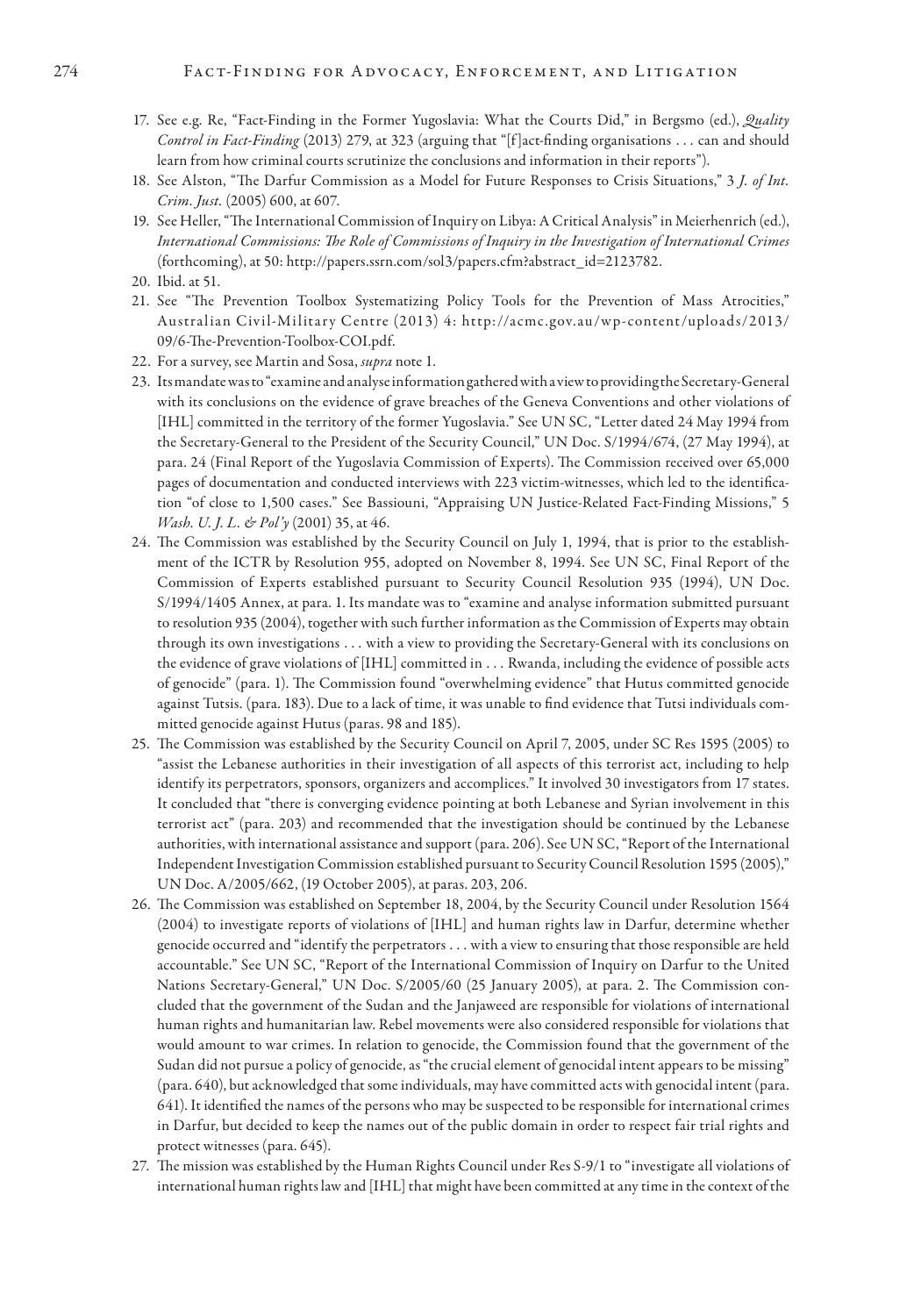military operations that were conducted in Gaza during the period from 27 December 2008 and 18 January 2009, whether before, during or after." See HRC, "Report of the United Nations Fact-Finding Mission on the Gaza Conflict," UN Doc. A/HRC/12/48 (25 September 2009), at para. 1. The mission based its work on "international investigative standards developed by the United Nations." Ibid. at para. 17. It found that acts entailing individual criminal responsibility were committed but stated that its "findings do not attempt to identify the individuals responsible for the commission of offences nor do they pretend to reach the standard of proof applicable in criminal trials." Ibid. at para. 25.

- 28. The Commission was established by the Secretary-General on October 28, 2009. See UN SC, "Letter dated 28 October 2009 from the Secretary-General Addressed to the President of the Security Council," UN Doc. S/2009/556 (28 October 2009), at 1. It was mandated to "establish the facts and circumstances of the events of 28 September 2009 in Guinea and the related events in their immediate aftermath, qualify the crimes perpetrated, determine responsibilities, identify those responsible, where possible, and make recommendations." See UN SC, "Report of the International Commission of Inquiry mandated to establish the facts and circumstances of the events of 28 September 2009 in Guinea," UN Doc. S/2009/693 (18 December 2009), at para. 1. In its final report, the Commission assessed the individual criminal responsibility of perpetrators and listed them, in order to "guide any possible future criminal investigation of the presumed perpetrators of the human rights violations which took place at the stadium on 28 September 2009 and the days that followed." Ibid. at para. 212.
- 29. The International Commission of Inquiry on Libya was established by the Human Rights Council at its 15th session on 25 February 2011 by Resolution S-15/1. The Commission was mandated to "investigate all alleged violations of international human rights law in Libya, to establish the facts and circumstances of such violations and of the crimes perpetrated and, where possible, to identify those responsible, to make recommendations, in particular, on accountability measures, all with a view to ensuring that those individuals responsible are held accountable." See HRC Res. S-15/1, 25 February 2011, at para. 1. The Commission issued its final report on March 8, 2012. It concluded that international crimes, specifically crimes against humanity and war crimes, were committed by Qadhafi forces in Libya. It recommended further investigation regarding "civilian casualties" and targeting by NATO "that showed no evidence of military utility." See HRC, "Report of the International Commission of Inquiry," UN Doc. A/HRC/19/68 (8 March 2012), at paras. 3, 118, 122.
- 30. The Commission was created by Human Rights Council Resolution 16/25 to "investigate the facts and circumstances surrounding the allegations of serious abuses and violations of human rights committed in Côte d'Ivoire following the presidential election of 28 November 2010, in order to identify those responsible for such acts and to bring them to justice." See HRC, "Report of the Independent International Commission of Inquiry on Côte d'Ivoire," UN Doc. A/HRC/17/48 (Extract) (6 June 2011), at para 3. It concluded that many serious violations of human rights and IHL were perpetrated by different parties in Côte d'Ivoire. It attached a confidential appendix to its Report, which contained the names of individuals that it reasonably considered had committed crimes, which would be transmitted to relevant authorities undertaking criminal investigations. Ibid. at para. 118.
- 31. The Commission was established by the Human Rights Council to "investigate violations of international human rights law in [Syria] since July 2011, to establish the facts and circumstances that may amount to such violations and, where possible, to identify those responsible with a view of ensuring that perpetrators of violations are held accountable." See HRC Res. S-17/1, 23 August 2011, at para. 13. It found that "[g]overnment and pro-government forces have … conduct[ed] widespread attacks on the civilian population, committing murder, torture, rape and enforced disappearance as crimes against humanity." See HRC, "Report of the Independent International Commission of Inquiry on the Syrian Arab Republic," UN. Doc A/HRC/24/46 (16 August 2013), at 1. It mandated "accountability of those responsible for violations, including possible referral to international justice." Ibid. at para. 206.
- 32. On the ICC and Palestine, see Dugard, "Palestine and the International Criminal Court: Institutional Failure or Bias?," 11 *J. Int. Crim. Just.* (2013) 563; Meloni and Tognoni (eds.), *Is There a Court for Gaza? A Test Bench for International Justice* (2012).
- 33. On the ICC and the failed Syria referral, see Stahn, "Syria and the Semantics of Intervention, Punishment and Aggression: On 'Red Lines' and 'Blurred Lines,'" 11 *J. Int. Crim. Just.* (2013) 955, 973 et seq.
- 34. The Commission of Experts was established by the Secretary-General on January 11, 2005. It was mandated to review the Indonesian Ad Hoc Human Rights Court on East Timor in Jakarta, the Serious Crimes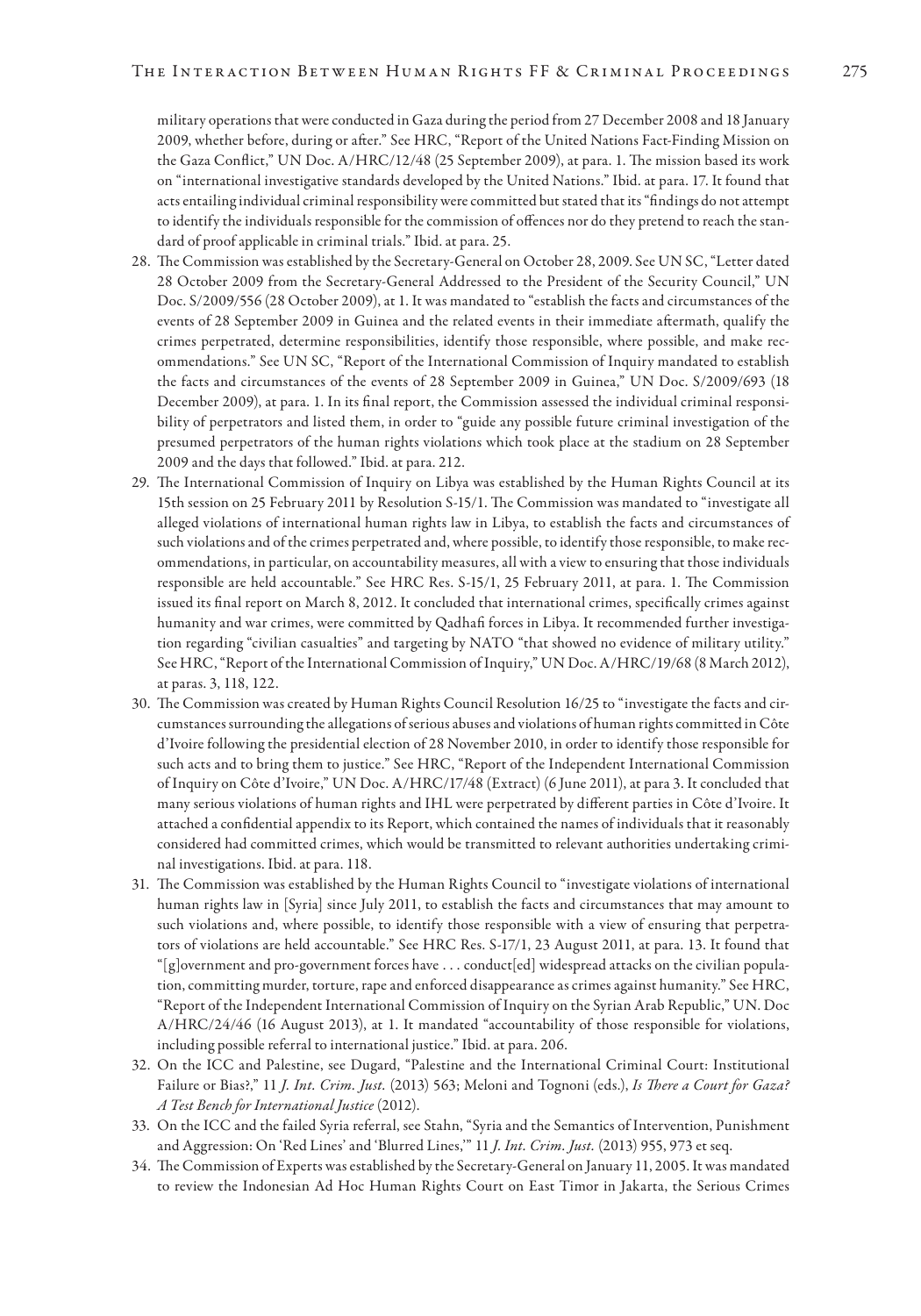Unit and the Special Panels; assess their effective functioning and the extent to which they achieved justice and accountability; "recommend legally sound and practically feasible measures so that those responsible are held accountable, justice is secured for the victims and people of Timor-Leste and reconciliation is promoted"; and consider how its analysis could assist the Commission of Truth and Friendship, which Indonesia and Timor-Leste agreed to establish. See UN SC, "Report to the Secretary-General of the Commission of Experts to Review the Prosecution of Serious Violations of Human Rights in Timor-Leste (then East Timor) in 1999," UN Doc. S/2005/458 (15 July 2005), at para. 14.

- 35. The Mapping Exercise was tasked with assessing capacities within the national justice system to deal with human rights violations and formulate options to assist the DRC government to identify an appropriate transitional justice mechanisms to deal with these violations, in terms of truth, justice, reparation, and reform. See OHCHR, "Report of the Mapping Exercise documenting the most serious violations of human rights and international humanitarian law committed within the territory of the Democratic Republic of the Congo between March 1993 and June 2003," (August 2010), at para. 2: http://www.ohchr.org/ Documents/Countries/CD/DRC\_MAPPING\_REPORT\_FINAL\_EN.pdf [hereinafter "Report of the DRC Mapping Exercise"]. It did not aim to establish individual criminal responsibility, but rather to expose the seriousness of the violations, with the aim of encouraging an approach to break the cycle of impunity. The report recommended that a mixed judicial mechanism composed of national and international personnel would be the most appropriate way to provide justice for the victims of serious violations (para. 61 and fn. 52).
- 36. The mission was established by the Human Rights Council on December 13, 2006, to "assess the human rights situation in Darfur, and the needs of the Sudan in this regard." See HRC, "Report of the High-Level Mission on the situation of human rights in Darfur pursuant to Human Rights Council decision S-4/101," UN Doc. A/HRC/4/80 (9 March 2007), at para. 3. The mission issued its report on March 9, 2007. It found "grave violations of international human rights and humanitarian law" (para. 38) by government forces, militia and rebel movements. The mission noted a lack of justice and accountability within the Sudan and observed that action by the ICC "offered new hope that the protagonists in the Darfur conflict will begin to understand that gross violations of human rights and grave breaches of humanitarian law will be subject to direct consequences" (para. 73).
- 37. See Prevention Toolbox, *supra* note 21, at 2.
- 38. See also Re, *supra* note 17, at 280.
- 39. See Bergsmo and Wiley, *supra* note 5, at 9.
- 40. Moreno-Ocampo, "The International Criminal Court in Motion," in Stahn and Sluiter (eds.), *The Emerging Practice of the International Criminal Court* (2009) 13, at 15.
- 41. See Statute of the Special Tribunal for Lebanon, UN Doc. S/RES/1757 (2007), Articles 4(2), 4(3).
- 42. Most notably, the last commissioner of UNIIIC, Daniel Bellemare, became the first Prosecutor of the STL.
- 43. See Special Tribunal for Lebanon, "Practice Direction on the Procedure for Taking Depositions under Rules 123 and 157 and for Taking Witness Statements for Admission in Court under Rule 155" (January 2010).
- 44. For the conditions of admissibility of evidence at trial, see STL, *Prosecutor v. Ayyash* et al., Decision on Compliance with the Practice Direction for the Admissibility of Witness Statements under Rule 155, STL-11-1/PT/TC, Trial Chamber (30 May 2013).
- 45. Jurdi, "Falling between the Cracks: The Special Tribunal for Lebanon's Jurisdictional Gaps as Obstacles to Achieving Justice and Public Legitimacy," 17 *U.C. Davis J. Int' l L. & Pol'y* (2010-2011) 253, at 263.
- 46. S/1994/1405.
- 47. Bassiouni, *supra* note 23, at 43.
- 48. Kaye, "Human Rights Prosecutors? The United Nations High Commissioner for Human Rights, International Justice, and the Example of Syria," UC Irvine School of Law Research Paper No. 2013-83 (January 4, 2013) (unpublished): http://ssrn.com/abstract=2196550.
- 49. See *supra* discussion surrounding note 9.
- 50. On the controversy on "witness proofing," see generally Ambos, "Witness Proofing before the ICC: Neither Legally Admissible nor Necessary," in Stahn and Sluiter, *The Emerging Practice of the International Criminal Court* (2009) 599.
- 51. See *supra* discussion surrounding note 44.
- 52. Office of the Prosecutor, Situation on Registered Vessels of Comoros, Greece and Cambodia, Article 53(1) Report (2014), at http://www.icc-cpi.int/iccdocs/otp/OTP-COM-Article\_53(1)-Report-06Nov2014Eng.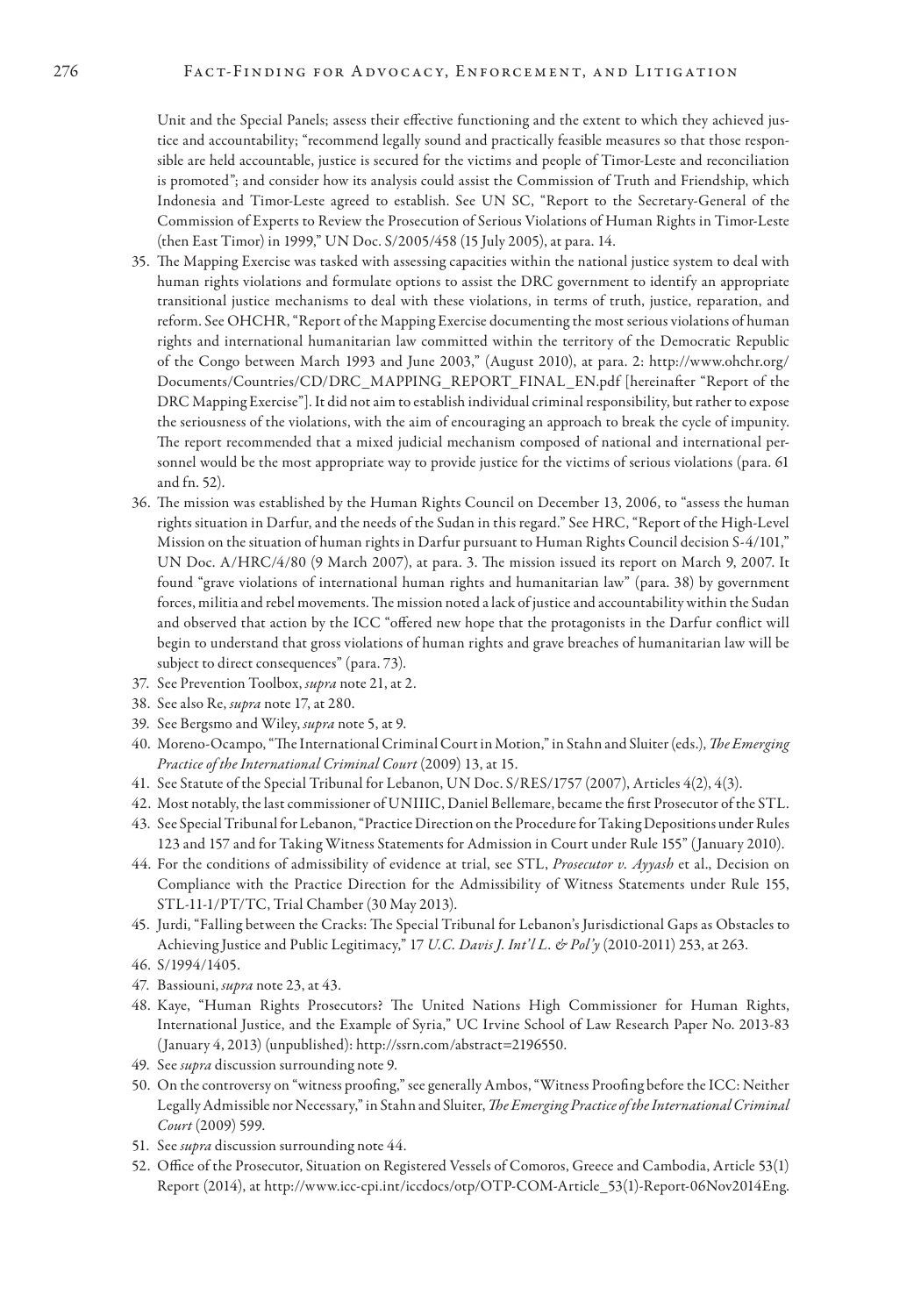pdf (concluding that the "potential case(s) that would likely arise from an investigation of the flotilla incident would not be of sufficient gravity to justify further action by the Court". Para. 24).

- 53. See generally Stahn and Van den Herik, "Fragmentation, Diversification and 3D Legal Pluralism: International Criminal Law as Jack-in-the-Box?," in Van den Herik and Stahn (eds.), *The Diversification and Fragmentation of International Criminal Law* (2012) 21.
- 54. For skepticism relation to the interplay between collective security and international justice, see Arbour, "Doctrines Derailed?: Internationalism's Uncertain Future," International Crisis Group (28 October 2013): http://w w w.crisisgroup.org /en/publication-type/speeches/2013/ arbour-doctrines-derailed-internationalism-s-uncertain-future.aspx. For a discussion of Libya, see also Stahn, "Libya, the ICC and Complementarity: A Test for 'Shared Responsibility,"' 10 *J. Int. Crim. Just.* (2012) 325, at 326.
- 55. On problems of witness testimony, see Stover, *The Witnesses: War Crimes and the Promise of Justice in The Hague* (2005) 82, 89; International Bar Association, "Witnesses before the International Criminal Court," July 2013, at 43–48: http://www.ibanet.org/Article/Detail.aspx?ArticleUid=4470a96b-c4fa-457f-9854-ce8f6da005ed.
- 56. For a study, see Bekou, "Rule 11 BIS: An Examination of the Process of Referrals to National Courts in ICTY Jurisprudence,*"* 33 *Fordham Int' l L. J.* (2009) 723.
- 57. See *infra* III.D.4.
- 58. See generally Doran, "Provisional Release in International Human Rights Law and International Criminal Law" 11 *Int. Crim. L. Rev.* (2011) 707; see also *infra* III .D.2.
- 59. See also *infra* III.D.3.
- 60. Rome Statute of the International Criminal Court (17 July 1998), 2187 UNTS 90 (Rome Statute), Art. 54(1)(a).
- 61. ICC, *Situation in Darfur*, Prosecutor's application under Article 58(7), ICC-02/05-56, Office of the Prosecutor (27 February 2007), at para.14.
- 62. Ibid.
- 63. ICC *Prosecutor v. Gbabo*, Decision adjourning the hearing on the confirmation of charges pursuant to article  $61(7)(c)(i)$  of the Rome Statute, ICC-02/11-01/11, Pre-Trial Chamber I (3 June 2013), at para. 35 (the Prosecutor relied heavily on NGO reports and press articles with regard to key elements of the case, including the contextual elements of crimes against humanity. Such pieces of evidence cannot in any way be presented as the fruits of a full and proper investigation by the Prosecutor in accordance with article 54(l) (a) of the Statute).
- 64. See ICC, *OTP Strategic Plan June 2012–2015*, Office of the Prosecutor (11 October 2013), at para.23.
- 65. See generally Langer, "The Rise of Managerial Judging in International Criminal Law," 53 *Am. J. Comp. L.* (2005) 835.
- 66. See generally Merope, "Recharacterizing the Lubanga Case: Regulation 55 and the Consequences for Gender Justice at the ICC," 22 *Crim. L. Forum* (2011) 311; Jacobs, "A Shifting Scale of Power: Who Is in Charge of the Charges at the International Criminal Court?," in Schabas, McDermott, and Hayes (eds.), *The Ashgate Research Companion to International Criminal Law* (2013) 205.
- 67. But some caution is required. The idea that the "presumption of innocence" applies in a nonjudicial context such as a fact-finding commission can be challenged. Strictly speaking, it is related to the rights of the defense and the burden of proof, which are tied to the courtroom. See Jacobs and Harwood, *supra* note 1, at 355.
- 68. See generally Stahn, "Judicial Review of Prosecutorial Discretion: On Experiments and Imperfections," in Sluiter and Vasiliev (ed.), *International Criminal Procedure: Towards a Coherent Body of Law* (2008) 239.
- 69. This also possibly depends on what third-party fact-finding is being used to prove, as discussed below.
- 70. See Rome Statute, *supra* note 60, Art. 15(2),
- 71. For a survey of the type of information assessed, see ICC, "Policy Paper on Preliminary Examinations," Office of the Prosecutor (November 2013), at paras. 78–84.
- 72. Some might question whether a preliminary examination should indeed enter into such questions at such an early stage in the proceedings.
- 73. See ICC, *supra* note 71, at paras. 46-66.
- 74. See e.g. Situation in Colombia—Interim Report, Office of the Prosecutor, 14 November 2012.
- 75. See generally Rastan, "Situation and Case: Defining the Parameters" in Stahn and El Zeidy, *The International Criminal Court: From Theory to Practice* (2011) 421.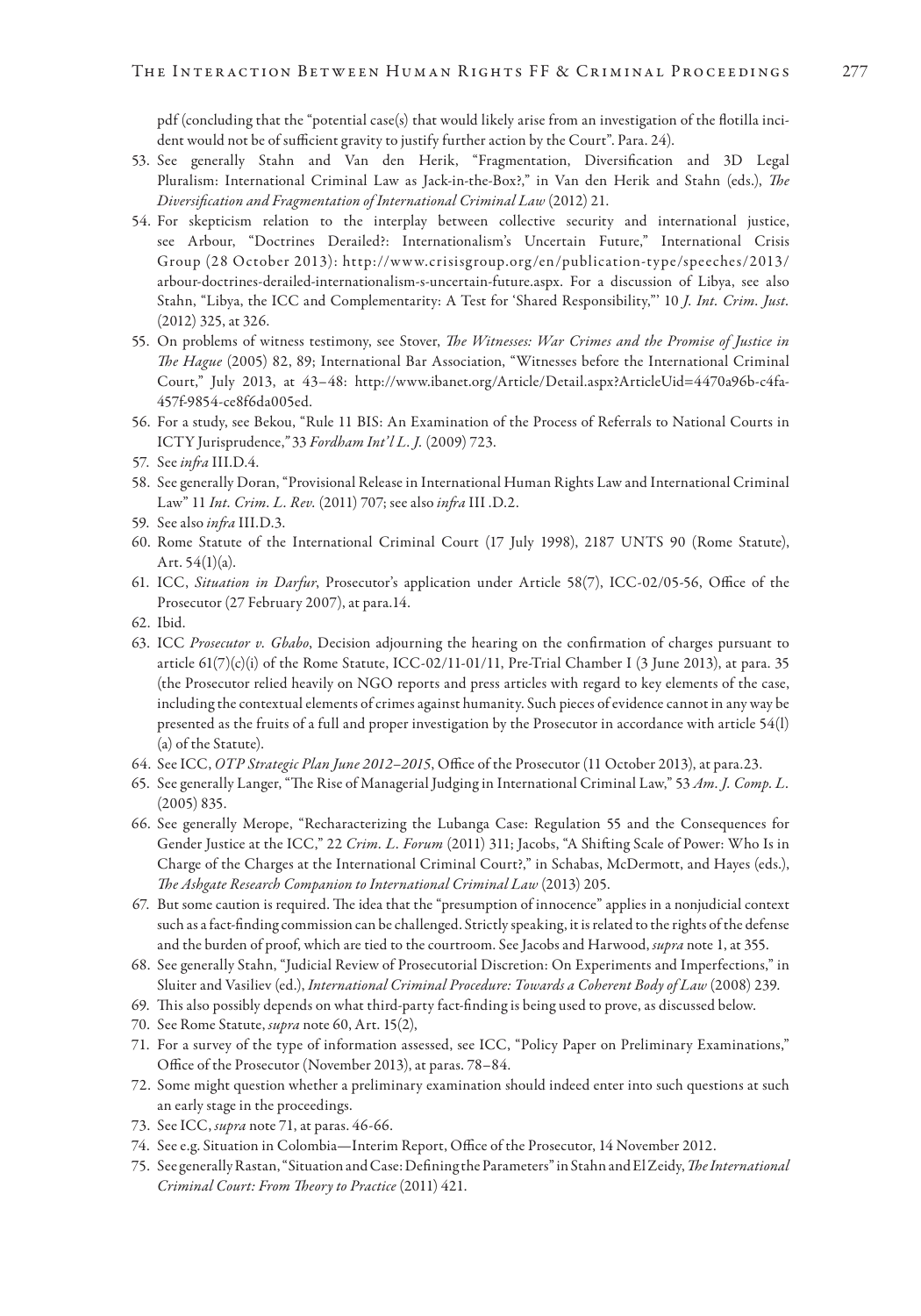- 76. A link to the report is even provided in the OTP statement formally announcing the beginning of the investigation. See ICC, "The Prosecutor of the ICC opens investigation in Darfur," ICC-OTP-0606-104 (Press Release) (6 June 2005): http://www.icc-cpi.int/en\_menus/icc/press%20and%20media/press%20 releases/2005/Pages/the%20prosecutor%20of%20the%20icc%20opens%20investigation%20in%20darfur.aspx.
- 77. See ICC, *Prosecutor v. Al Bashir*, Decision on the Prosecution's Application for a Warrant of Arrest against Omar Hassan Ahmad Al Bashir, ICC-02/05-01-09, Pre-Trial Chamber I (4 March 2009), at para. 88, and references in notes 77, 85, 86, 93, 103.
- 78. See also ICC, *Prosecutor v. Al Bashir,* Second Decision on the Prosecution's Application for a Warrant of Arrest, ICC-02/05-01/09-94, Pre-Trial Chamber I (12 July 2010), at paras. 4-40.
- 79. See Jacobs, "The Burden and Standard of Proof," in Sluiter et al. (eds.), *International Criminal Procedure, Principles and Rules* (2013) 1128, at 1149.
- 80. See e.g. ICC, *Prosecutor v. Lubanga*, Redacted Decision on the Prosecution's Urgent Request for Variation of the Time-Limit to Disclose the Identity of Intermediary 143 or Alternatively to Stay Proceedings Pending Further Consultations with the VWU, ICC-01/04-01/06-2517-Red, Trial Chamber (8 July 2010), at 22.
- 81. ICC, *Prosecutor v. Katanga and Chui*, Motifs de la decision orale relative al'exception d'irrecevabilite de l'affaire (article 19 du Statut), ICC-01/04-01/07-1213, Trial Chamber (16 June 2009), at 10.
- 82. See Rome Statute, *supra* note 60, Art. 13.
- 83. See above Section III.B for OTP decisions on Preliminary Investigations.
- 84. ICC, "Decision Pursuant to Article 15 of the Rome Statute on the Authorization of an Investigation into the Situation in the Republic of Kenya," ICC-01/09-19, Pre-Trial Chamber III (31 March 2010).
- 85. ICC, "Decision Pursuant to Article 15 of the Rome Statute on the Authorisation of an Investigation into the Situation in the Republic of Côte d'Ivoire," ICC-02/11-14, Pre-Trial Chamber III (3 October 2011).
- 86. Ibid. at para. 20.
- 87. *Supra* Section III.A.
- 88. See ICC, *Situation in Darfur*, Public Redacted Version of the Prosecutor's Application under Article 58, OTP, ICC-02/05-157-AnxA, Office of the Prosecutor (14 July 2008), at 20; ICC, *Situation in Darfur*, Prosecutor's application under Article 58(7), ICC-02/05-56, Office of the Prosecutor, (27 February 2007), at 40-42.
- 89. On one occurrence, a Single Judge in the *Bemba* case found that this lack of detail was a problem and pronounced the provisional release of the accused, stating that "In this regard, the Single Judge is of the opinion that the arguments provided by the Prosecutor and the OPCV reflect a general concern rather than an apprehension linked to any specific act or conduct of Mr Jean-Pierre Bemba himself. Admittedly, the submissions of the Prosecutor and the OPCV ought to be based on more concrete information." (ICC, *Prosecutor v. Bemba*, Decision on the Interim Release of Jean-Pierre Bemba Gombo, ICC-01/05-01/08-475, Pre-Trial Chamber II (14 August 2009), at para. 72). The decision was however overturned on appeal.
- 90. "13. The Prosecution has thoroughly evaluated the conclusions of the UNCOI and the NCOI, and the materials underlying the findings of those commissions. For example, on 5 April 2005, the Prosecution received more than 2,500 items, including documentation, video footage and interview transcripts which had been gathered by the UNCOI, together with a sealed envelope containing the conclusions reached by that commission as to persons potentially bearing criminal responsibility for the crimes in Darfur.

14. As this application makes clear, the Prosecution has benefited greatly from the information furnished by the UNCOI and the NCOI. as well as other organisations and entities with knowledge regarding potential crimes. The Prosecution nonetheless has an obligation to conduct an independent investigation which, inter alia, seeks and considers evidence which might either corroborate or impugn information collected by other entities. The Prosecution labours under duties imposed by the Rome Statute to conduct an independent investigation, which includes an examination of incriminating and exculpatory information and which yields evidence capable of satisfying the relevant criminal burden of proof. Accordingly, since the investigation started, in June 2005, the Prosecution has collected statements and evidence, in conformity with the procedural requirements of this Court, during 70 missions conducted in 17 countries." ICC, *Situation in Darfur*, Prosecutor's application under Article 58(7), ICC-02/05-56, Office of the Prosecutor (27 February 2007), at paras. 13-14.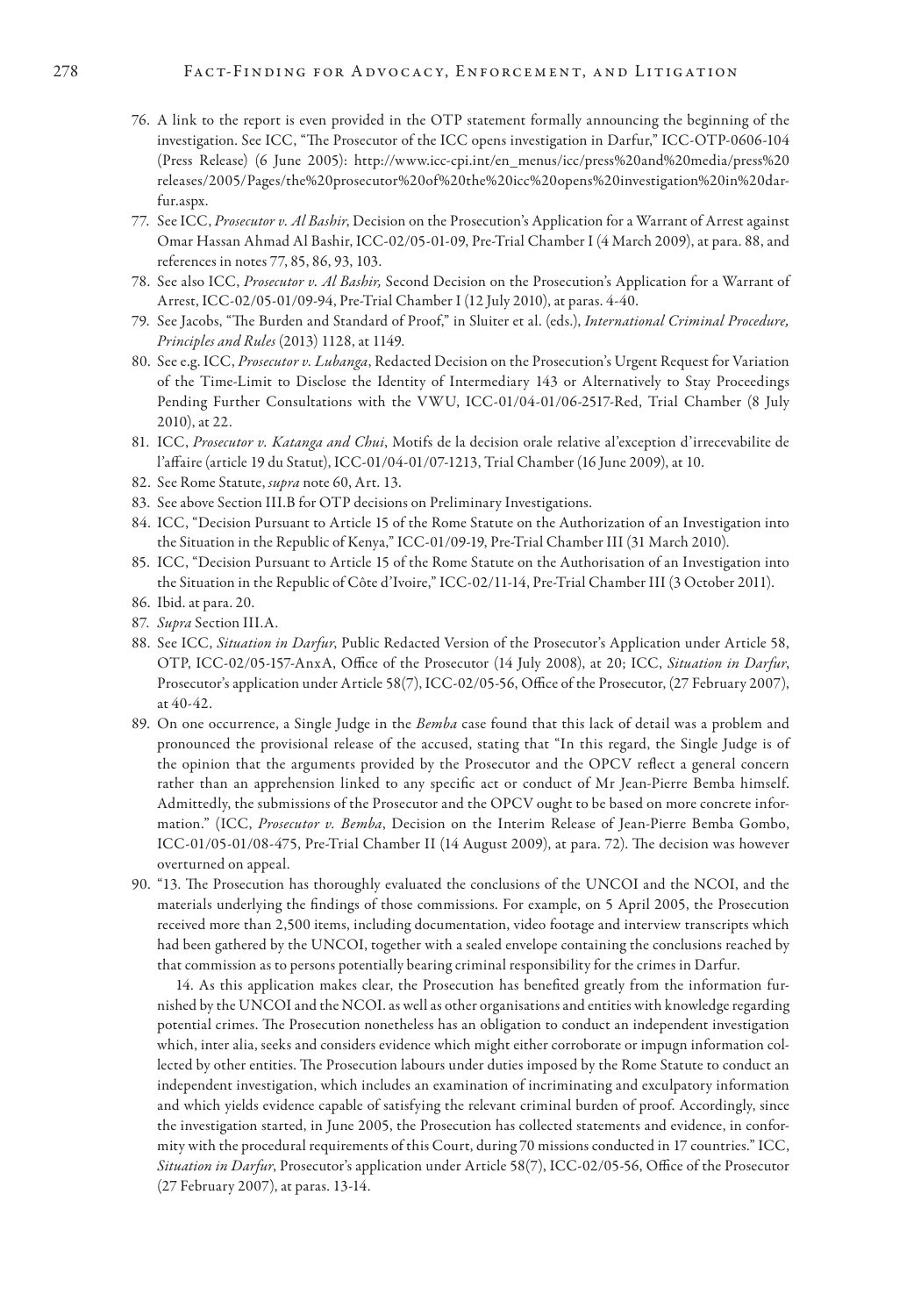- 91. ICC, *Prosecutor v. Bemba,* Judgment on the appeal of Mr. Jean-Pierre Bemba Gombo against the decision of Pre Trial Chamber III entitled "Decision on application for interim release," ICC-01/05-01/08-323, Appeals Chamber (16 December 2008), at paras. 41-68; ICC, *Prosecutor v. Gbagbo*, Judgment on the appeal of Mr Laurent Koudou Gbagbo against the decision of Pre-Trial Chamber I of 13 July 2012 entitled 'Decision on the "Requête de la Défense demandant la mise en liberté provisoire du président Gbagbo"' ICC-02/11-01/11-278-Red, Appeals Chamber (26 October 2012), at paras 51-71.
- 92. UN SC, "Final report of the Group of Experts on Côte d'Ivoire Pursuant to Paragraph 16 of Security Council Resolution 2045 (2012)," UN Doc. S/2013/228 (17 April 2013), at para. 19.
- 93. ICC, *Prosecutor v. Gbagbo*, Third decision on the review of Laurent Gbagbo's detention pursuant to article 60(3) of the Rome Statute, ICC-02/11-01/11-454, Pre-Trial Chamber I (11 July 2013), at para. 42.
- 94. On this, see Jacobs, "The Burden and Standard of Proof," in Sluiter et al. (eds.), *International Criminal Procedure, Principles and Rules* (2013), 1128, at 1149.
- 95. See Rome Statute, *supra* note 60, Art. 61(6), which provides for the right of the Defense to object to the charges, challenge the evidence of the Prosecutor, and present its own evidence.
- 96. ICC, *Prosecutor v. Katanga and Chui*, Decision on the Confirmation of Charges, ICC-01/04-01/07-717, Pre-Trial Chamber I (30 September 2008), at paras. 138-140; ICC, *Prosecutor v. Bemba*, Decision Pursuant to Article 61(7)(a) and (b) of the Rome Statute on the Charges of the Prosecutor against Jean-Pierre Bemba Gombo, ICC-01/05-01/08-424, Pre-Trial Chamber II (15 June 2009), at para. 51; ICC, *Prosecutor v. Ruto, Sang and Kosgey*, Decision on the Confirmation of Charges Pursuant to Article 61(7)(a) and (b) of the Rome Statute, ICC-01/09-01/11-373, Pre-Trial Chamber II (23 January 2012), at para. 74; ICC, *Prosecutor v. Kenyatta, Muthaura and Ali*, Decision on the Confirmation of Charges Pursuant to Article 61(7)(a) and (b) of the Rome Statute, ICC-01/09-02/11-382-Red, Pre-Trial Chamber II (23 January 2012), at para. 86.
- 97. See ICC, *Prosecutor v Mbarushimana*, Decision on the Confirmation of Charges, ICC-01/04-01/10-465-Red, Pre-Trial Chamber I (16 December 2011), at paras 113–239.
- 98. ICC, *Prosecutor v. Gbagbo*, Decision adjourning the hearing on the confirmation of charges pursuant to article 61(7)(c)(i) of the Rome Statute, ICC-02/11-01/11-432, Pre-Trial Chamber I (3 June 2013), at para. 35. See *infra* Section III.E.1.
- 99. See e.g. ICC, *Prosecutor v. Bemba*, Decision on the admissibility and Abuse of Process Challenges, ICC-01/05-01/08-802, Trial Chamber III (24 June 2010), at para. 261 (where the Trial Chamber relied quasi exclusively on national decisions in relation to ongoing proceedings against the accused to declare that the Central African Republic was unable to prosecute and that therefore the case was admissible).
- 100. ICC, "Decision Pursuant to Article 15 of the Rome Statute on the Authorization of an Investigation into the Situation in the Republic of Kenya," ICC-01/09-19, Pre-Trial Chamber III (31 March 2010), at para. 182.
- 101. See ICC, *Prosecutor v. Gaddafi and Al-Senussi*, Decision on the admissibility of the case against Abdullah Al-Senussi, ICC-01/11-01/11-466-Red, Pre-Trial Chamber I (11 October 2013), at paras. 169-310.
- 102. Almqvist, "Complementarity and Human Rights: A Litmus Test for the International Criminal Court," 30 *Loy. Los Angeles Int. & Comp. L. Rev* (2008) 335, at 339; Ellis, "The International Criminal Court and Its Implication for Domestic Law and National Capacity Building," 15 *Fla. J. Int. L*. (2002) 215, at 241. For discussion, see also Stahn, *supra* note 54, at 345-346.
- 103. Heller, "The Shadow Side of Complementarity: The Effect of Article 17 of the Rome Statute on National Due Process," 17 *Crim. L. Forum* (2006) 225, at 233-234.
- 104. ICC, *Prosecutor v. Gaddafi and Al-Senussi*, Decision on the admissibility of the case against Abdullah Al-Senussi, ICC-01/11-01/11-466-Red, Pre-Trial Chamber I (11 October 2013), at para. 245.
- 105. See generally Smeulers (ed.), *Collective Violence and International Criminal Justice* (2010).
- 106. See Rome Statute, *supra* note 60, Art. 7.
- 107. See ibid., Art. 8.
- 108. ICC, *Prosecutor v. Gbagbo*, soumissions écrites de la défense portant sur un certain nombre de questions discutées lors de l'audience de confirmation des charges, ICC-02/11-01/11-429-Conf, Equipe de Défense du Président Gbagbo (28 March 2013), at paras. 94-100.
- 109. ICC, *Prosecutor v. Gbagbo*, Decision adjourning the hearing on the confirmation of charges pursuant to article 61(7)(c)(i) of the Rome Statute, ICC-02/11-01/11-432, Pre-Trial Chamber I (3 June 2013), at paras. 22 and 35.